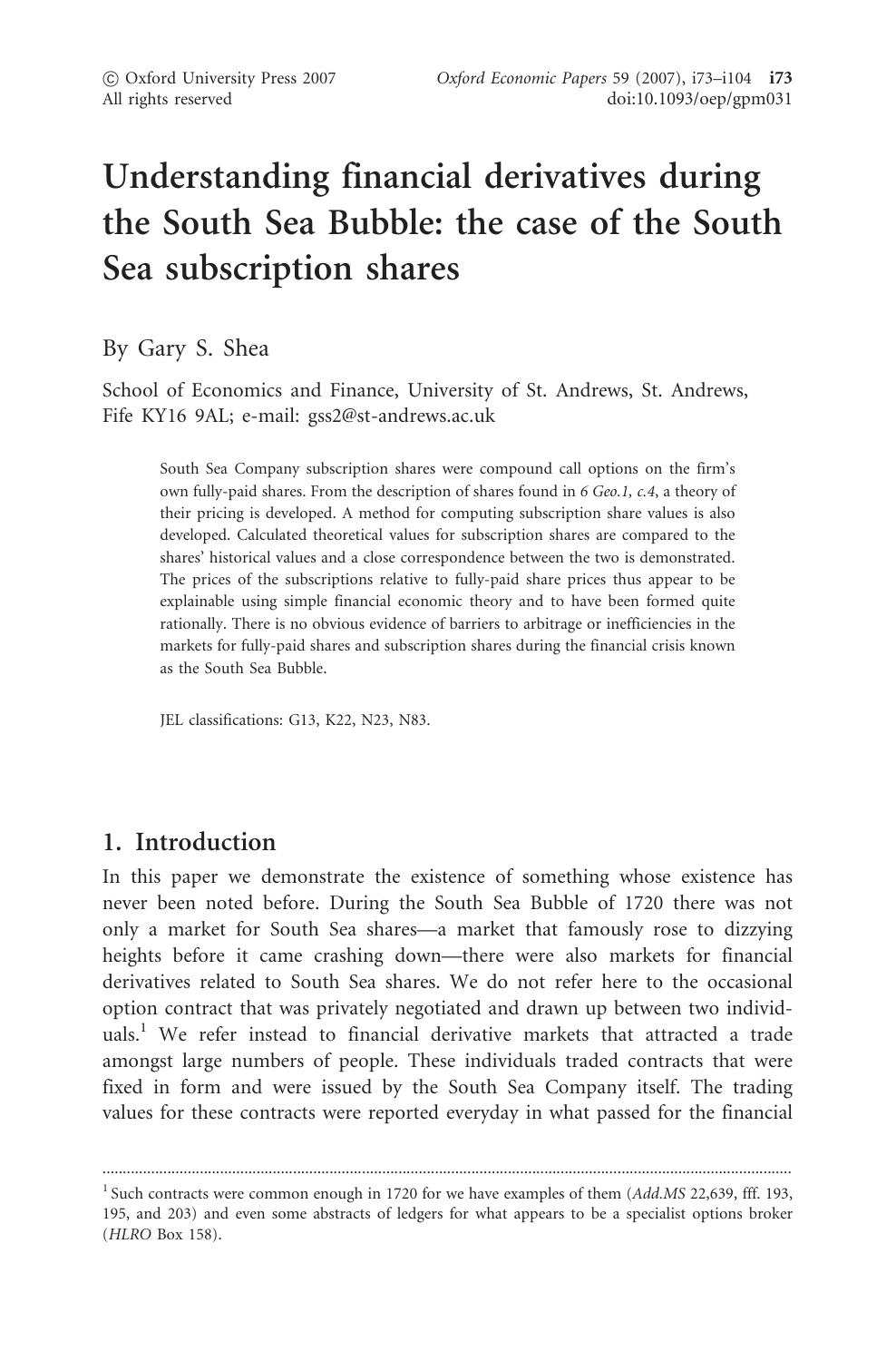press of that time. We refer here to the markets for the South Sea subscription shares, for surely they were financial derivatives. In fact, they were call options. In point of fact, we shall show that they were compound call options on South Sea fully-paid shares.

The South Sea Bubble was a prominent landmark in the financial economic history of the western world. One of the major themes in Dickson's (1967) history of the Financial Revolution, for example, was that the South Sea Bubble shook (literally) British financial institutions into the forms that they kept largely for the rest of the 18th century. This paper of course makes a contribution to that historical literature, but to whom else outside of a circle of interested historians would this paper be interesting? Our hopeful answer is that this history will be interesting, as well, to the specialized financial economist. Economic analyses of modern market crashes and bubbles regularly depend upon information that can be found only in markets for financial derivatives. We know that modern investment professionals are used to thinking of derivatives as components of schemes for insuring against loss of value in portfolios. Even when such schemes do not succeed, we might see in the prices of financial derivatives the traces of what investment professionals had hoped to achieve. There might be evidence of a change in the market price of risk or the first evidence of the arrival of essential information that has not yet reached other financial markets. Any future analysis of the South Sea Bubble will be made easier if the existence of derivatives markets and their rational operation can be demonstrated.

The historical literature generally concludes, however, that market participants were widely irrational and inept in 1720. This conclusion is now so integral to South Sea historiography that it has moved nearly beyond question and study and has taken on 'mythic' status, according to Hoppit (2002). In this paper we cannot explain the South Sea Bubble in any wide sense, nor can we overturn the more narrow conclusion that the fundamental value of South Sea (fully-paid) shares was somehow irrationally determined in 1720. We can, however, place one significant qualification upon the usual 'mythic' conclusions; regardless of what determined the market values for South Sea shares in 1720, the relative values of South Sea subscription shares are readily understandable using standard pricing theory. Empirical support for such theory will allow us to conclude that between the markets for South Sea subscription and fully-paid shares there were no significant barriers to arbitrage or inefficiencies that could arise from irrational behaviour. We shall thus be able to point to this one part of the financial markets of 1720 and shall be able to conclude that irrationality did prevail there.

This paper is divided into several sections and is supported by appendices provided as supplementary data and programs accessible via links to the on-line version of the paper. In the next section the problems in understanding South Sea subscription share values are presented; the relationship with modern day partly-paid shares is discussed. In the section after that a theory is developed that says the South Sea subscription shares were compound call options. In the third section a simple method is proposed for computing the values of subscription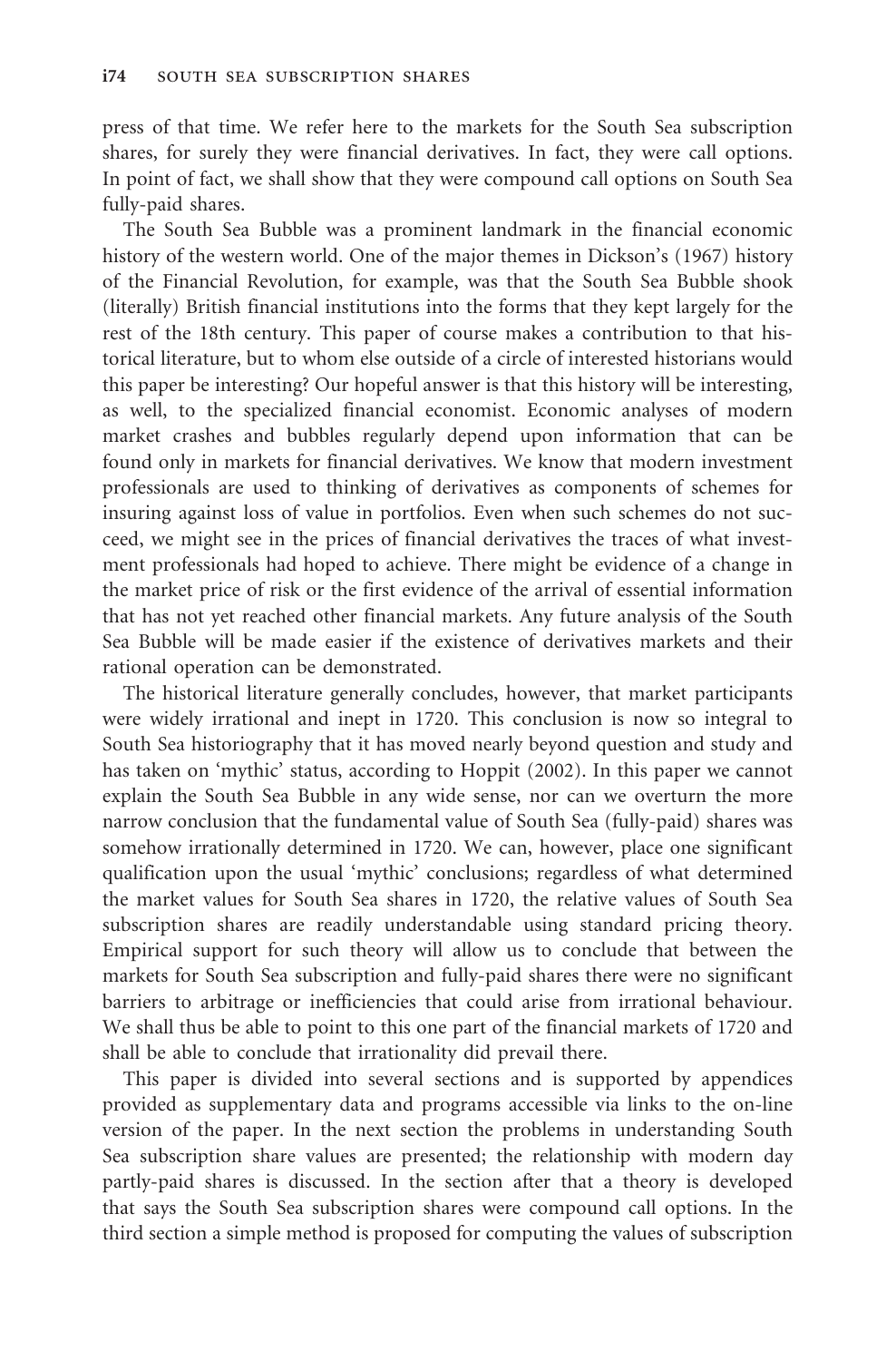shares based upon the compound call option theory. In the fourth section the data to be analysed are described and their limitations are discussed. Essential facts about returns' distributions of South Sea fully-paid shares in 1720 are developed. These facts are used to calibrate the computational model of subscription share values employed in section six. In that section we use the computational model to test the performance of our compound call option theory. Discussion of our results and of possible further research is found in the concluding section of the paper.

#### 2. The subscription shares and the problem of their pricing

The subscriptions shares were but one part of what was a complex and changing South Sea Company capital structure. This capital structure and the changes in it proposed to be made in 1720 were central to the larger speculation about the future of the South Sea Company.<sup>2</sup> The subscription shares were planned to sit alongside already existing and other projected equity and debt liabilities of the Company in a legal framework described in a very long and unstructured Parliamentary Act, 6 Geo.1, c.4.

Near the end of 6 Geo.1, c.4 is a passage devoted to defining the terms under which subscription finance could be raised and any special abilities or disabilities that would attach to subscription shares. $3$  The Act also defined the uses to which subscription finance could be applied. 6 Geo.1, c.4 thus fulfilled in part the role that would be played today by a share prospectus, as well as being an expression of corporate law. The Company would leave some of the other provisions of subscription shares, such as the instalment schedules, to later definition. The important features of subscription shares defined by this Act were as follows:

- (i) If a subscriber failed to pay an instalment, the Company could deprive him of any 'Share, Dividend, Annuity, or Profits' that he might otherwise be entitled to (Appendix 2, lines 27–9);
- (ii) If a subscriber failed to pay an instalment, the Company could also 'stop the Transfers or Assignments' of the defaulter's interests in the firm (Appendix 2, lines 33–4);
- (iii) The defaulter's liability for a missed payment, plus 5 per cent per annum interest, would be met from the 'Shares and Stocks of such Defaulter'; this meant that if the subscriber persisted in default for a space of three months, the Company, or anyone whom the Company designated, could sell the defaulter's 'Stocks' (Appendix 2, lines 35–44);
- (iv) If in the event of such a forfeiture to the Company, the forfeited shares would be sold by the Company for whatever they were worth. If the value of such a

<sup>..........................................................................................................................................................................</sup>  $2$  The finer details and history of this capital structure are provided in the first of our supplementary data appendices, Appendix 1.

<sup>&</sup>lt;sup>3</sup>We now refer the interested reader to supplementary Appendix 2, which is a line-numbered transcription of this passage from the Act. This passage can be found in the uniform Stautes at Large, Volume 5, in Section 98 of the Act (http://www.parl18c.soton.ac.uk/soton/digbib/view?did=c1:6821223&p=301).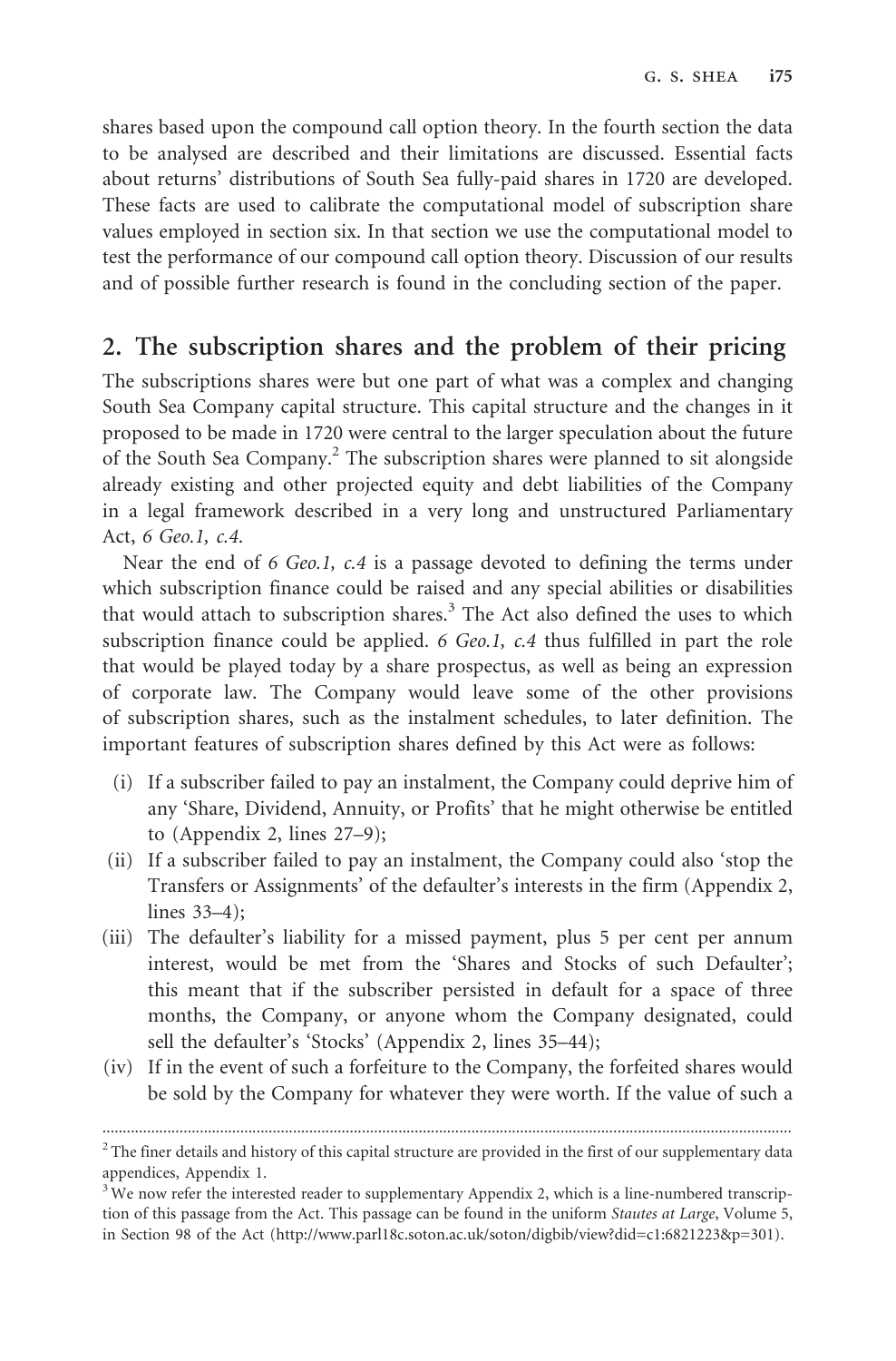sale was in excess of the defaulter's liability to the Company, the defaulter would receive the excess value—the 'Overplus', as it was called (Appendix 2, line 45).

These four provisions in 6 Geo.1, c.4, when taken together, allow us to build a theory of how the prices of subscription shares should have behaved. Items (iii) and (iv) are the important ones. Any subscriber considering default would be liable to the Company only to the extent of his holding of shares in the Company. In other words, default would result in a simple forfeiture of the shares to the Company. Forfeiture, however, could not be finalized until three months had passed, after which the defaulter could restore himself to ownership of the shares by paying the missed instalment plus three-months' interest. This could be thought of as an additional option to 'wait-and-see', but the cost of exercising this option was so low (only the interest cost of waiting), we may treat it as simply an extension of the instalment schedule itself. Indeed, it is no wonder that we have so much evidence that instalments for each of the four subscription issues were heavily in arrears.<sup>4</sup> It cost subscribers practically very little to delay the payments of their instalments for at least three months.

We find modern examples of partly-paid shares that impose the penalty of forfeiture if instalments are not paid and in which the issuer continues to incur an obligation to the owner of the partly-paid share as a result of forfeiture. This is a feature of the South Sea subscription shares that plays actually a very important role in the theory that will be presented in the next section. The restriction of the South Sea subscriber's liability to his share holdings, however, is also very important. This is a feature of partly-paid shares not to be generally found today, except perhaps only in the partly-paid shares of so-called No Liability (NL) companies (Morris, 1997).

The payment schedules of instalments were left to the Company to declare. In the cases of each of the four subscription issues the Company declared a fixed schedule of payments.<sup>5</sup> The first two issues' schedules were defined in April 1720 and the Company stayed with these schedules until December. One thing the Company did not do was to reserve to itself the option of suddenly and surprisingly making a call for an instalment. When it made any surprise announcement about the instalment schedules, it was always for a delay in a scheduled payment. Having a fixed instalment schedule is another feature of the South Sea subscription shares that makes the construction of a pricing theory for them relatively easy to achieve.

..........................................................................................................................................................................

<sup>&</sup>lt;sup>4</sup> The earliest discussion in the Company as to how forfeitures of subscription shares would be managed was 2 June (Minute Book of the Committee of the Treasury, HLRO B64, p.17). There was discussion in July about the large numbers of subscribers who had failed to pay their deposits (Boyer, 1720, vol. 20, p.132).

<sup>5</sup> Supplementary Appendix 3 contains a full history of the Company's management of the instalment schedules.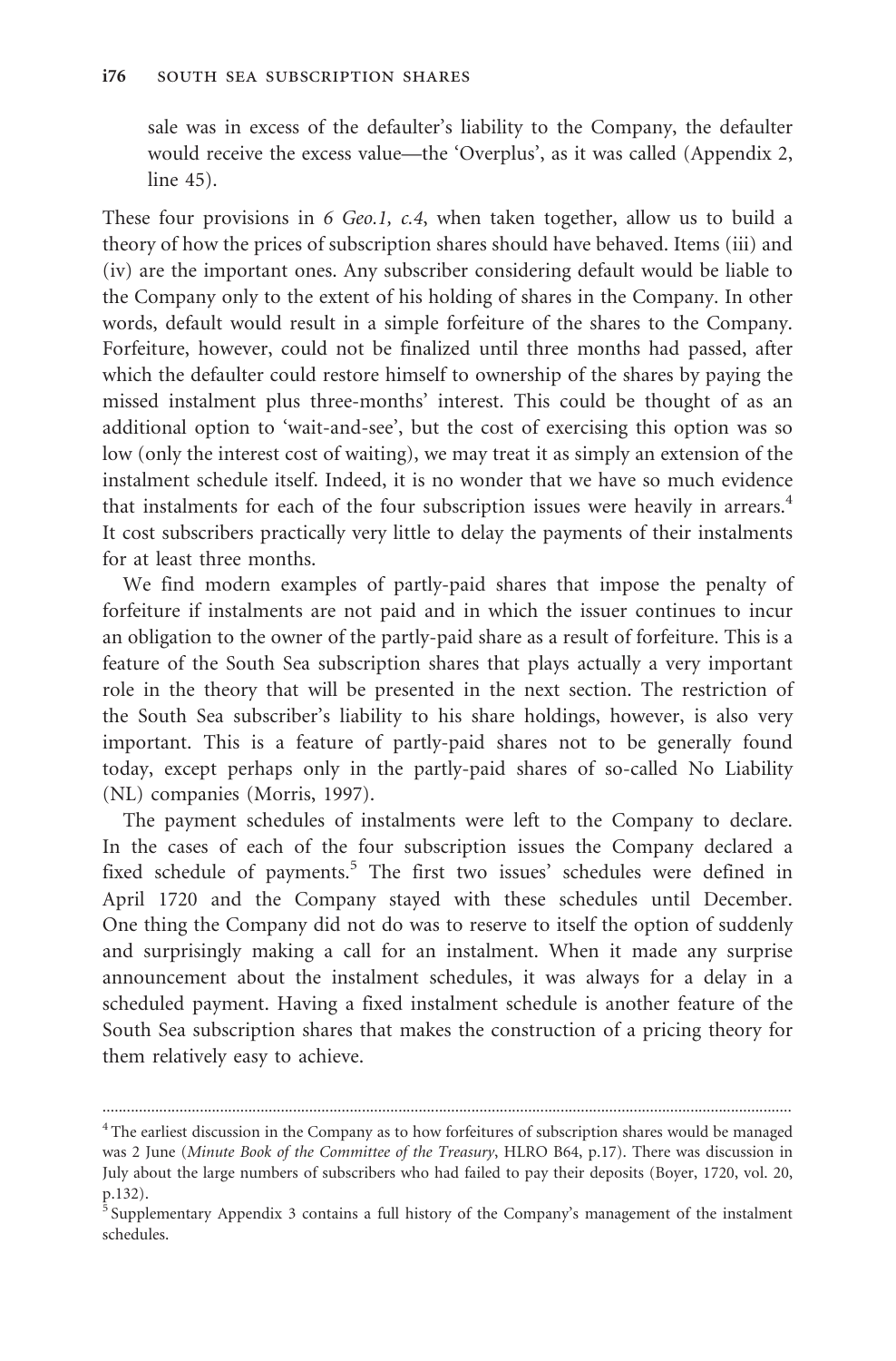

Fig. 1. South Sea fully-paid and 1st. subscription share values, 1720 Source: Freke (1720) and HLRO Box 158 (see text)

With a fixed instalment schedule it is possible to calculate the present value of instalments yet to be paid. Since nothing would have prevented an owner of a subscription share from paying all the instalments and obtaining a fully-paid share, it straightforwardly follows that the value of a fully-paid share would have been a lower bound on the total value of a subscription contract. That is, the trading value of a subscription share plus the present value of the cost of converting it into a fully-paid share (the present value of the instalments yet to be paid) would have been no lower than the value of a fully-paid share. This lower bound—a very minimal arbitrage bound—allows us to illustrate quite straightforwardly the challenge in understanding the values of subscription shares. In Figs 1 and 2 are respectively illustrated the value of subscription shares (plus the present values of their instalments) alongside the values of fully-paid shares.

Although we can remark that fully-paid share values do obviously provide a lower bound on the subscription share values, more remarkable still is how far above fully-paid share values subscription values are. Can we understand why subscription shares had such value? The important clue is found in the levels of the fully-paid share values themselves. When fully-paid values were high, such as on 20 June 1720, the following array of facts is found. A fully-paid share was worth about £760 (denote it  $P_{fully\text{-}paid}$ ) and a subscription share (from the 1st series) was worth about £590 (denote it  $P_{subsection}$ ). The difference between the two values was £170. The present value of the remaining seven instalments (calls) of  $\text{\pounds}30$  each would have to have been smaller than  $\text{\pounds}210$ , but a realistic value (at about a 4% or 5% per annum discount rate) would also have been greater than £200. Thus we see that the value of a subscription contract was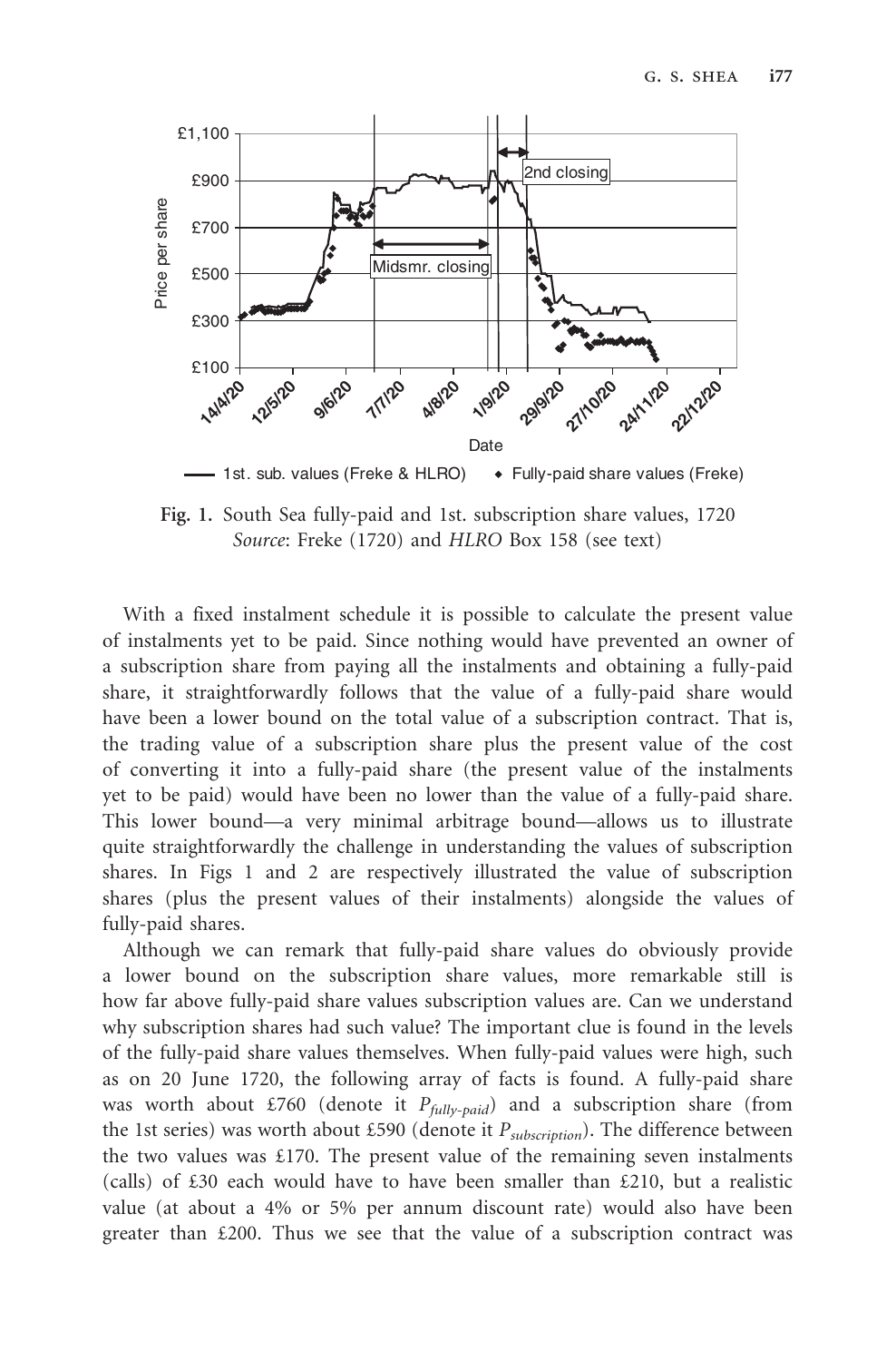

Fig. 2. South Sea fully-paid and 2nd. subscription share values, 1720 Source: Freke (1720) and HLRO Box 158 (see text)

a bit more than £790 on 20 June. Contrast this with 25 October 1720 when fully-paid shares were worth about £210. 1st series subscription shares were worth about £130 and at the same time the present value of their remaining seven instalments was still a bit more than £200. Thus when South Sea share values had reached low levels in the autumn of 1720, the value of subscription contracts relative to fully-paid shares actually rose. The figures strongly suggest that subscription share values, relative to fully-paid share values, followed a nonlinear function of the level of fully-paid shares. This is the hallmark of an option value.

But what kind of option could be embodied in the subscription shares that would give them such high values when fully-paid share values were low? Like any call option on shares, the subscription shares certainly gave the right to their owners to own a fully-paid share at a low price in the contingency that share prices rose and continued to stay above the issue-price of the subscription shares. But the subscription shares also required that their owners make a sequence of decisions to pay instalments and each instalment that was paid only secured to the payer the right to make another instalment payment later. How would we value such rights? That question is answered in the next section.

This is not the first scholarly examination of the South Sea subscription shares and their prices. Dale et al. (2005) assumed that the subscription issues were packages of fractional shares and the subscriber was required to make instalment payments with no possible recourse to default. The natural conclusion they drew from such a counterfactual assumption was that subscription share values and fully-paid share values should have been locked together into linear pricing relationships. Of course, when no sensible linear relationships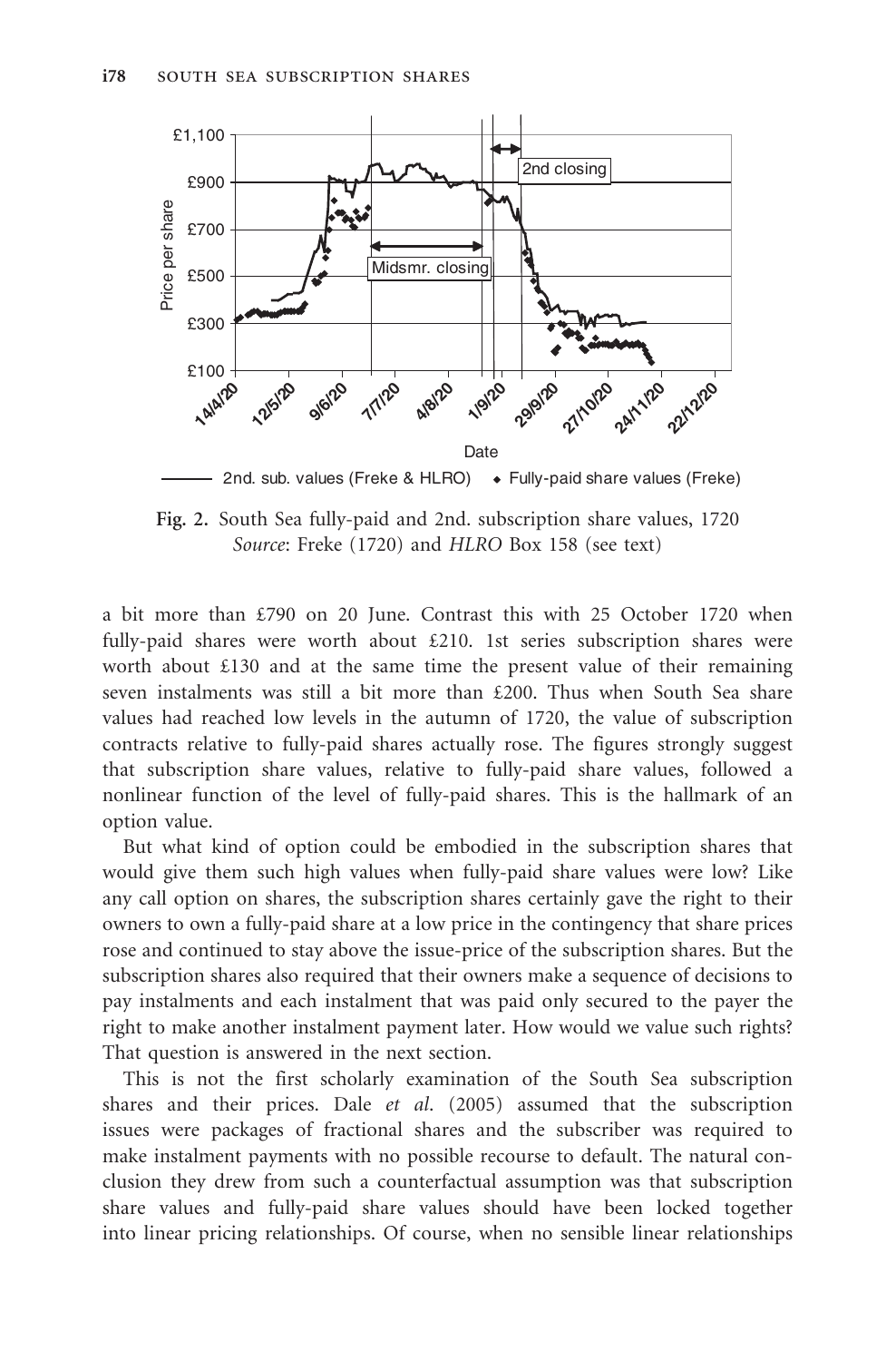were found by these authors in data, such as those in Figs 1 and 2, they concluded that irrational pricing relationships were the only possible explanation. There is, however, strong evidence that these authors did not examine the relevant law (6 Geo.1, c.4) and ignored as well much evidence in pamphlet literature and in Company minutes about how the subscription shares worked (Shea, 2007).

#### 3. Theory of South Sea subscription share pricing

Presenting a theory of South Sea subscription share pricing is quite simple when subscription contracts have the very simple structure that the South Sea subscription contracts had. With a failure to pay an instalment there was to be an eventual forfeiture of the subscription share to the Company. The Company would take possession of the subscription share for the purpose only of extracting the value of the instalment that was due to it. When the Company disposed of the forfeited share, the defaulting subscriber would receive any excess value (the overplus). These were the happy circumstances of the South Sea Company's subscription contracts, as defined in 6 Geo.1, c.4, that were discussed in the previous section. Even though a subscriber would have no reason to default if the present value of the subscription share  $(P_{subscription})$  was greater than a due instalment (call it K), it is nevertheless important to remember that if he were to default for any reason, he would still be due to be paid whatever the Company was able to sell the subscription share for, minus his liability of  $K$  to the Company. Under these conditions, we shall see that a subscription share will amount to what can be called an n-fold compound call option on a fully-paid share. By a compound call option we mean a series of call options on call options.

Imagine a subscription share for which the number of instalments due to be paid is *n*. Let us now consider the value of that share after  $n-1$  instalments have been paid and only one instalment remains to be paid.

*Proposition 1* After *n*-1 instalments of K each have been paid, an *n*-instalment subscription share becomes nothing more than a call option upon one fully-paid share.

*Proof* The exercise price of this call option is the last instalment itself  $(K)$  and the exercise date is the date on which the last instalment is to be paid. If the last instalment is paid, the subscriber has (in net terms) the value of one fully-paid share less the instalment  $(K)$ . If the subscriber instead defaults upon the last instalment, the Company receives the subscription share in forfeit. When the Company sells the subscription share for whatever it is worth, the defaulting subscriber will then be given the excess value of the share  $(P_{substitution})$  over and above his liability  $(K)$  to the Company (the overplus). In the case of the last instalment to be paid,  $P_{subscript on}$  equals  $P_{fully\text{-}paid}$ ; that is, the subscriber gets  $max[P_{fullv-paid} - K, 0]$  or, in other words,  $P_{fullv-paid} - K$  or 0, whichever is greater. This is, of course, the classic expression of the terminal value of a call option upon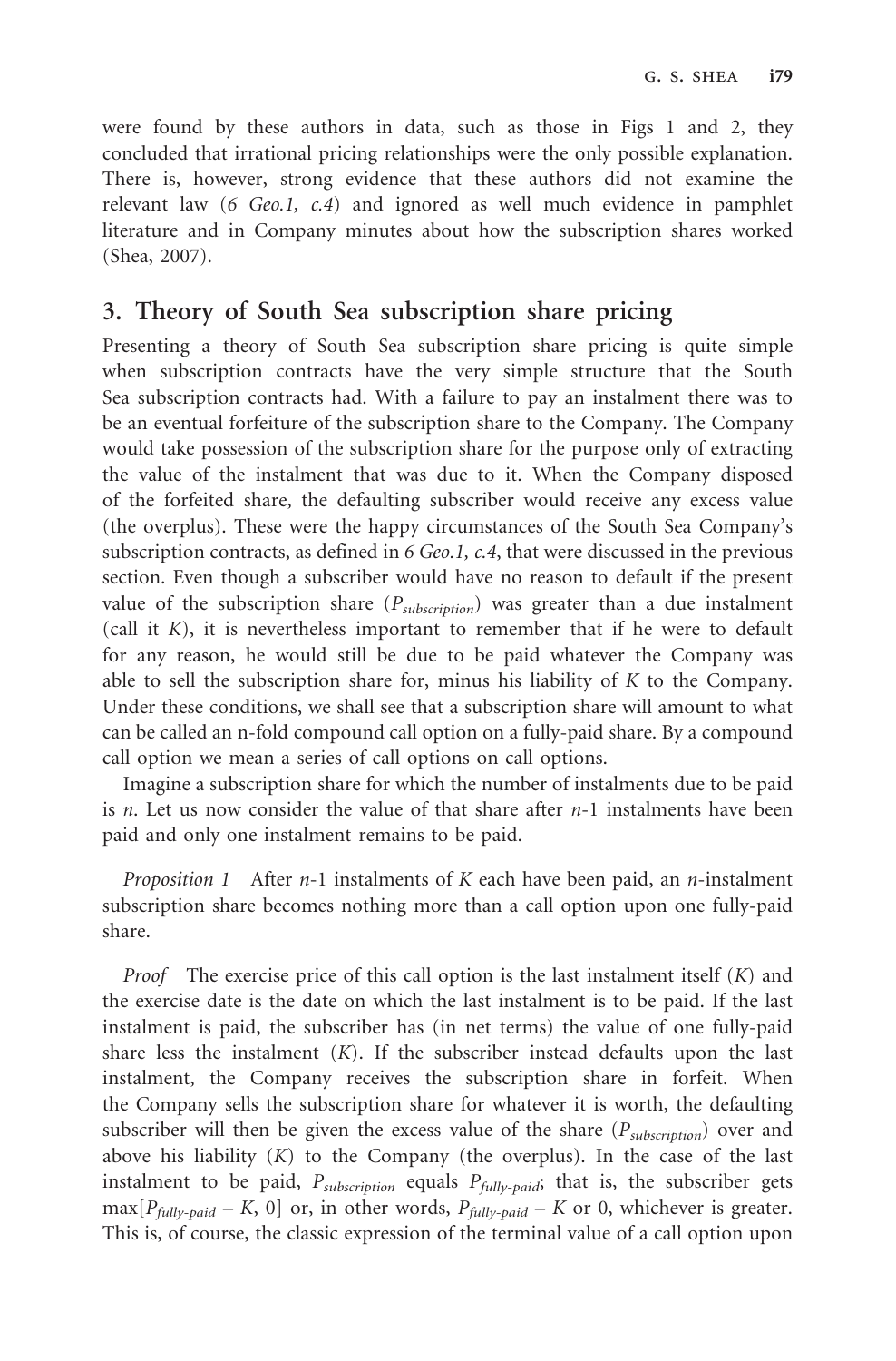a fully-paid share for which the exercise price is  $K<sup>6</sup>$  Regardless of whether the subscriber defaults or not, he will end up with  $max[P_{fullly-paid} - K, 0]$ . Thus the terminal value of a subscription share is the terminal value of a call option upon a fully-paid share. It follows that the present value of a subscription share should, from the payment of the penultimate instalment to the last instalment, be the present value of a call option (with a strike price of  $K$ ) on a fully-paid share.  $\square$ 

We now extend this argument to consider the value of a subscription share when the next-to-last instalment payment is to be made.

*Proposition 2* After  $n-2$  instalments of K each have been paid, but before the penultimate instalment is paid, the subscription share is a call option (with strike price K) on the call option described in Proposition 1.

Proof Again, the subscriber will either default or not default. If he defaults, he gets either nothing or  $P_{subscription} - K$ , when the Company sells his forfeited subscription share for what it is worth. This is also what he has in terms of net asset value if he does not default and pays the due instalment of K. Regardless whether he defaults or not, the value of his subscription share (when the penultimate instalment is due) is therefore  $max[P_{subscription} - K, 0]$ . If we imagine a call option on the subscription share whose exercise date is the same date as that of the due instalment and whose exercise price is  $K$  as well, the terminal value of that call option will also be either  $P_{subscription} - K$  or 0. We would thus conclude that the present value of the subscription share, before the penultimate instalment was due and after the previous instalment was paid, would have to be the value of a call option on the subscription share (with exercise price  $K$ ). Since the subscription share itself will become a call option upon a fully-paid share after the penultimate instalment is paid, the subscription share must be viewed, before that time, as a call option upon a call option.  $\Box$ 

This argument can be extended recursively to apply to the values of the subscription share for any number of instalments due upon it. For  $n$  instalment payments, the subscription share would be equivalent to a call option on a call option on a call option  $\dots$  (*n*-1 times) on a call option on a fully-paid share. Although we may note that a subscriber would most likely default whenever an instalment  $(K)$  was due and whenever  $P_{subscritation} < K$ , it will nevertheless be true that, regardless of whether he defaults or not, the net value (at the time of an instalment payment) of a subscription share will always be max $[P_{subscitation} - K, 0]$ .

..........................................................................................................................................................................

<sup>6</sup> This is well known to be true for non-dividend-paying shares, at least, but applies to South Sea subscription shares as well since they had the same dividend rights as had fully-paid shares. The Company declared that all subscription shares carried rights to the 10% midsummer dividend that was declared in April for fully-paid shares. As it turned out, this dividend resulted only in a 10% stock bonus.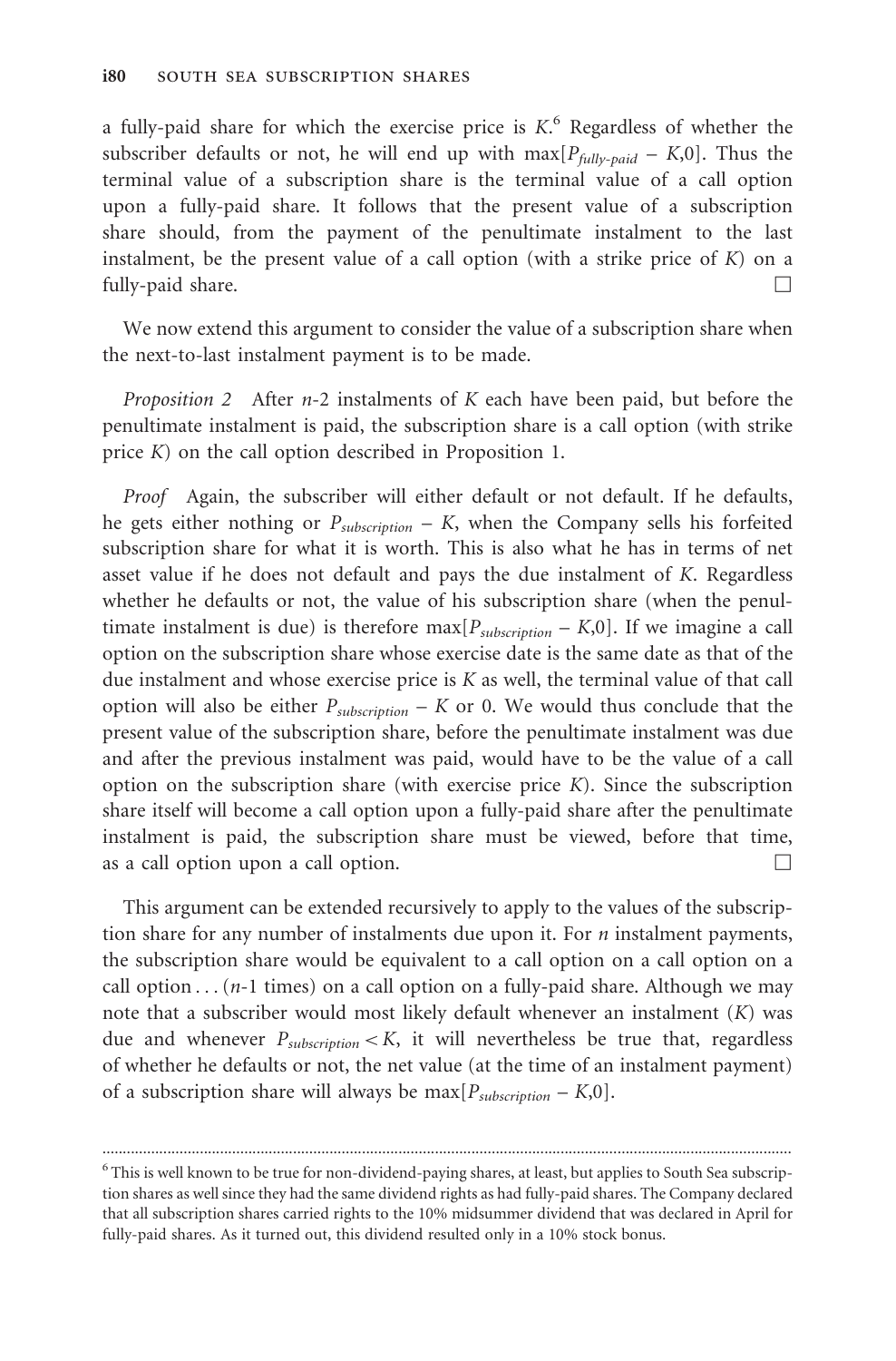Values of compound call options are not difficult to compute even though closed-form solutions for compound option values are difficult to derive. The first successful effort was Geske's (1979) solution for a call on a call. Good textbook treatments of compound options readily extend his solution to calls on puts, puts on puts and puts on calls (McDonald, 2003, p.441–4). To our knowledge, however, no one has presented a closed-form solution for a general n-fold compound call option of the type we are describing here. Examples of modern partly-paid shares that have a forfeiture sanction attached to them are not hard to find, but they usually have other features that make them difficult to value. After forfeiture, there typically is no requirement that an overplus be delivered to defaulters. Although it is unlikely an owner of a partly-paid share would ever default in a situation in which he could expect to get a positive overplus, it is true nevertheless that the promise of one is the only guarantee that the terminal value of a partly-paid share will be exactly the same as the terminal value of a call option on a fully-paid share. Modern partly-paid shares are more complex also because the schedules of instalments to be paid are typically not known. The South Sea Company published fixed schedules for instalment payments. It did change them occasionally, but the subscription shares were not subject to sudden surprise calls for instalments to be paid.

Matters were simpler in 1720 when it came to the definition of partly-paid shares and it took some time for partly-paid shares and related law to evolve into their modern forms. By the time we come to 1790s and beyond, descriptions of partly-paid share finance became regular features of incorporating Acts. In any Act for an infrastructure project, such as a canal, railway, bridge, gasworks or waterworks, can be found passages that deal with how finance for the firm can be raised with partly-paid shares. Restrictions on instalment schedules came to be specified and many Acts contained a mixture of provisions as to how forfeiture of shares would be handled.<sup>7</sup> Subscription equity finance, paid for in instalments, was such a common feature in 18th-century and 19th-century corporate financial life, issues of fully-paid shares were exceptional. In modern times the situation is quite the reverse; when new shares are issued, corporations typically issue very large numbers of nominally small, fully-paid shares.

### 4. Subscription share value computations

We use a simple algorithm to compute subscription share values as compound option values. The techniques we use can be found in most any intermediate

<sup>..........................................................................................................................................................................</sup>

<sup>&</sup>lt;sup>7</sup> Even then the principle of the subscriber's obligation to pay all instalments was far from completely established as it would eventually become in current company law. A typical early 19th-century incorporation Act, such as 6 Geo.4, c.67 for the Ashton under Lyne Gas and Waterworks (Local and Personal Acts, 1825), gave that company an option to pursue defaulting subscribers with Actions on Debt, but would also allow the Company to take subscription shares in forfeit. DuBois (1938) is essential reading for the legal basis of corporate subscription finance in the 18th century.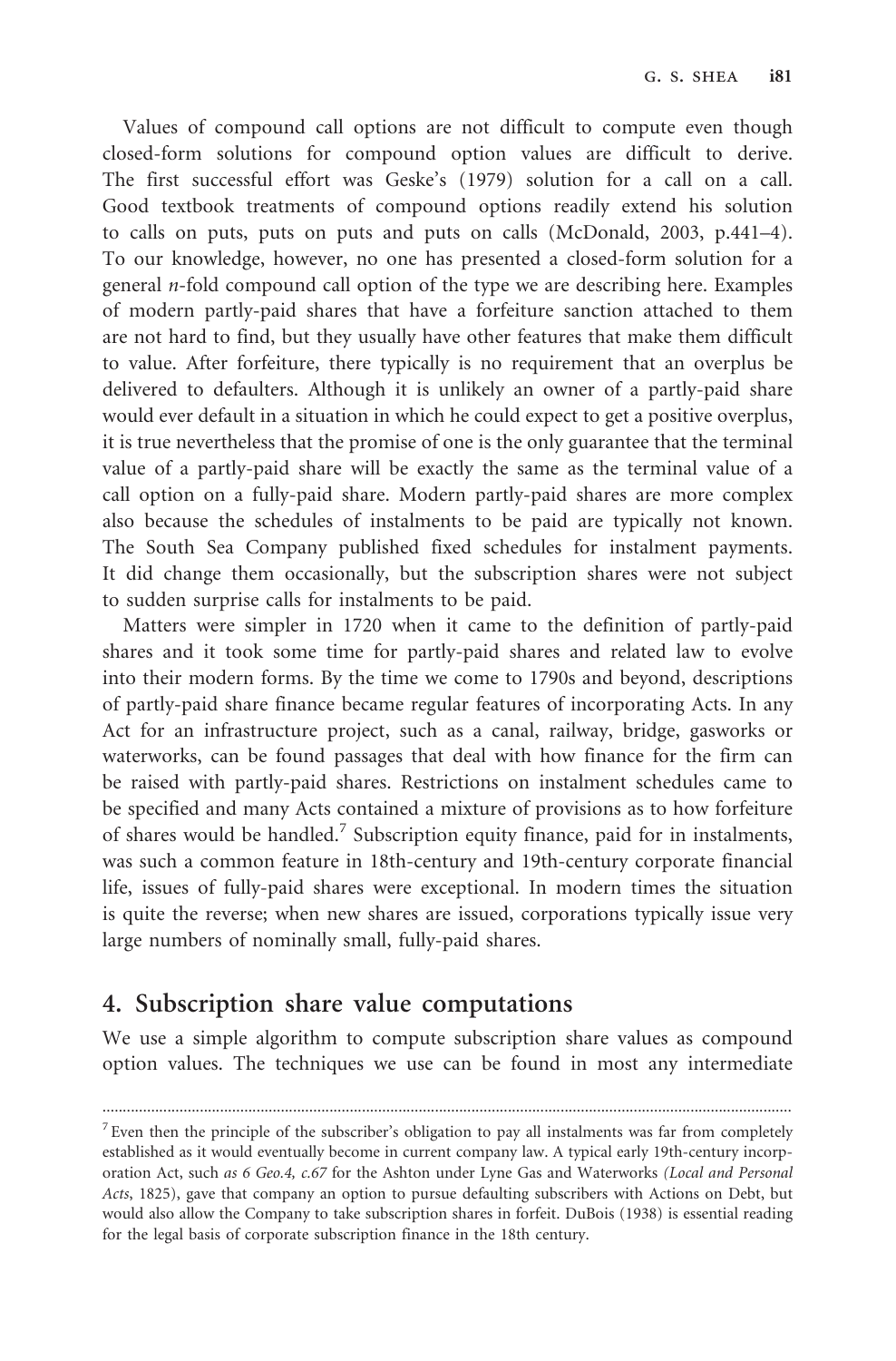textbook on derivatives pricing and here we adapt the theory, terminology, and notation presented by Cox and Rubinstein (1985, pp.171–8). There are a number of frameworks in which to present the fundamentals of option pricing theory, but the framework is determined largely by the way in which the stochastic character of share returns is modelled. The range of choice in such stochastic models is immense, but in this paper we use the simplest of them all, the binomial random walk. The binomial random walk is a simple, but is also a powerful means of describing the way in which prices, such as share and option prices, evolve through time. Using it can lead to a number of exact pricing formulae for options that serve as accurate approximations to formulae that can be obtained from other more complex stochastic models. Over some appropriately short interval of time, the price of a fully-paid share is assumed to take a random walk either 'up' or 'down'. The potential sizes of these respective steps are denoted  $u (u > 1)$  and  $d$  (0 <  $d$  < 1). So, starting with a fully-paid share price ( $P_{\text{fully-}paid}$ ), the binomial random walk results in a price of either  $u \times P_{fullv\text{-}paid}$  or  $d \times P_{fullv\text{-}valid}$ . If we now imagine an option contract that is written on the share, the value of that contract will also follow a random walk whose values we can respectively denote as  $P_{option,u}$ and  $P_{\text{option},d}$ .

We express the solution for the option's present value ( $P_{option}$ ) in a standard way that uses  $\Delta$ , the number of fully-paid shares that are held in a portfolio whose value will replicate the value of the option. When  $\Delta$  shares in this so-called replicating portfolio are combined with an appropriate amount of borrowing (B), the possible future values of the portfolio will mimic the possible future values of the option and hence it must be the case that the present value of the portfolio will mimic the present value of the option. The exact expressions for  $\Delta$  and B that define such a replicating portfolio are standard. These expressions are respectively:

$$
\Delta = \frac{P_{option, u} - P_{option, d}}{(u - d)P_{fully-paid}} \tag{1}
$$

and

$$
B = \frac{u \times P_{option,d} - d \times P_{option,u}}{(u - d)r}
$$
 (2)

r stands 1 plus the interest rate at which risk-free borrowing or lending can proceed. The value of the replicating portfolio is  $P_{fullv-paid} \Delta + B$ , which is also the value of the option,  $P_{option}$ <sup>8</sup> These formulae can be used recursively to compute the value of an option back to the present period so that between the present date and the terminal date for the option a binomial random walk for option values can be constructed.

..........................................................................................................................................................................

<sup>&</sup>lt;sup>8</sup>The reader might notice here that we are ignoring the complicating effects of value dilution on the price of the option. In the process of paying instalments on South Sea subscription shares, there well may have been a depressing, or diluting effect, on South Sea fully-paid share values. Such effects however can be safely ignored, as argued in the last paragraph of supplementary Appendix 1.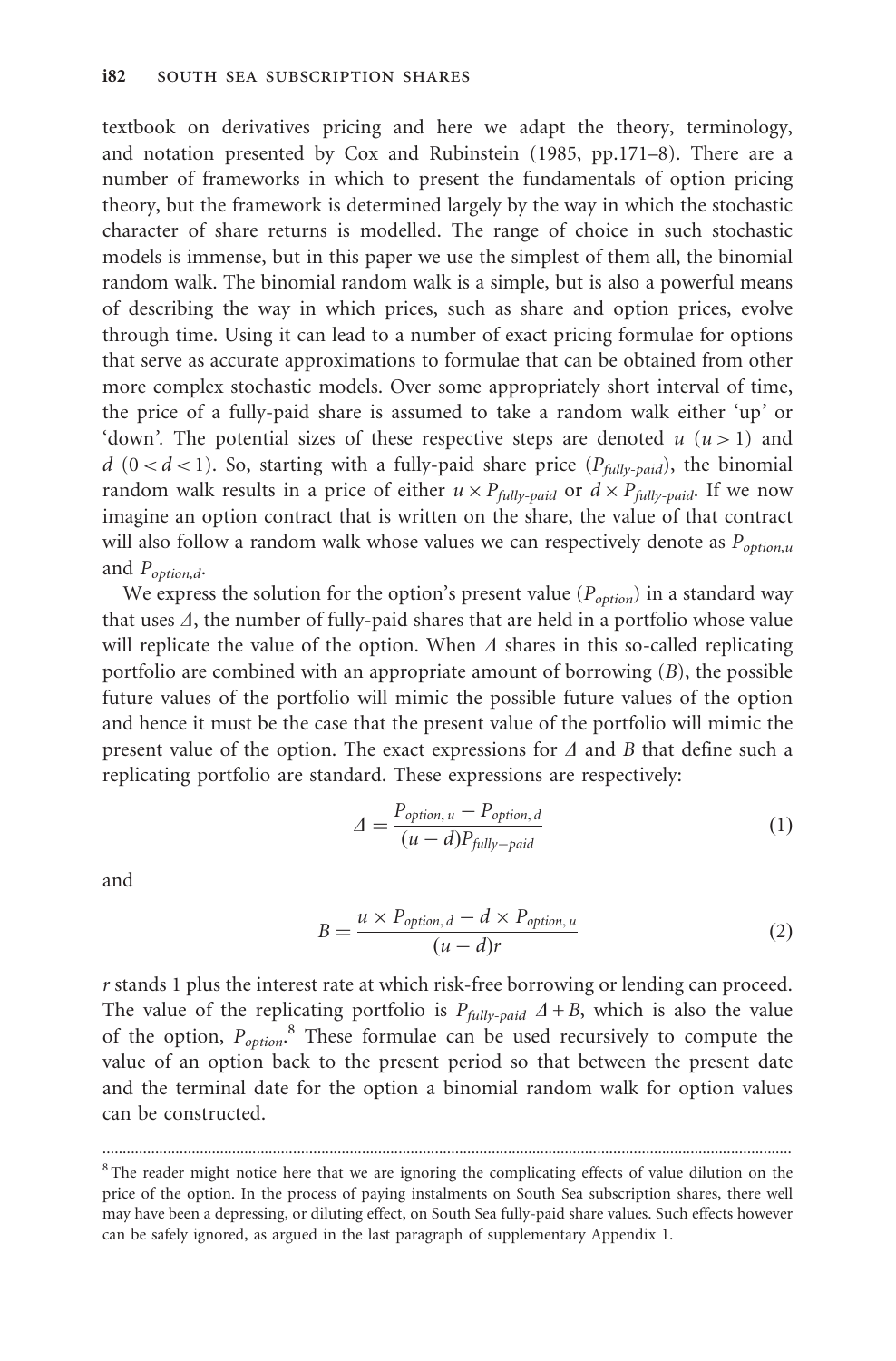A small numerical example will illustrate the principle of the replicating portfolio. Imagine a share that is currently worth £500 ( $P_{\text{fully-paid}}$ ). From now to the next period imagine that possible share price appreciation is 50% ( $u = 1.5$ ) and possible share price depreciation is also 50%  $(d=0.5)$ . Imagine also there is a call option on the share that will expire in the next period if it is not exercised then. This option we assume has an exercise price of  $\text{\pounds}400 \, (K)$ . In the next period the share price either goes up to £750 or down to £250. The call option will thus either become worth  $\text{\pounds}750 - \text{\pounds}400 = \text{\pounds}350$  or will become worth nothing, because it will not be exercised. The replicating portfolio will mimic the possible values of the option depending on what happens in  $P_{fullv-paid}$ 's random walk. Equation 1 says that

$$
\Delta = \frac{\text{\pounds}350 - \text{\pounds}0}{(1.5 - 0.5)\text{\pounds}500} = 0.7
$$

and, assuming that the risk-free rate of interest is 5%, Eq. 2 says that

$$
B = \frac{1.5 \times \text{\pounds}0 - 0.5 \times \text{\pounds}350}{(1.5 - 0.5)1.05} = -\frac{\text{\pounds}175}{1.05} = -\text{\pounds}166 \& 2/3
$$

The replicating portfolio is defined as containing 0.7 share and a loan liability in the next period of £175. Why it is called a replicating portfolio should now be clear; if the share price goes up to £750, the portfolio will be worth  $0.7 \times £750 - £175 = £350$  or, if the share price goes down to £250, the portfolio will be worth  $0.7 \times \text{\pounds}250$ — $\text{\pounds}175 = \text{\pounds}0$ . The portfolio perfectly replicates the possible future values of the call option and therefore the portfolio must be worth as much as the call option in the present; the portfolio and the option are worth  $0.7 \times £500 - £166 \& 2/3 = £183 \& 1/3.$ 

With a binomial random walk for option values defined, there is nothing to prevent us from valuing another option on the option in the same manner. This computational algorithm can then be nested within itself to compute the value of an *n*-fold compound option. Further details of how we implement this algorithm and our resulting programs are described in our final supplementary Appendix 4.

## 5. Data and distributions of fully-paid share returns in 1720

In this section we provide some more details of the data that we will analyse, why we have selected the data we have and its special limitations. Secondly, we will also study the distribution of share returns contained in this data. This will provide guidance for how we should calibrate the programs we use to calculate theoretical subscription share values.

If we look at the fully-paid share values depicted in Figs 1 and 2, we see that there are two substantial periods for which there are no depicted values. These were the periods in which the Company's transfer ledgers were closed and trade in fully-paid shares could only be carried on in a forward market for delivery of shares. This does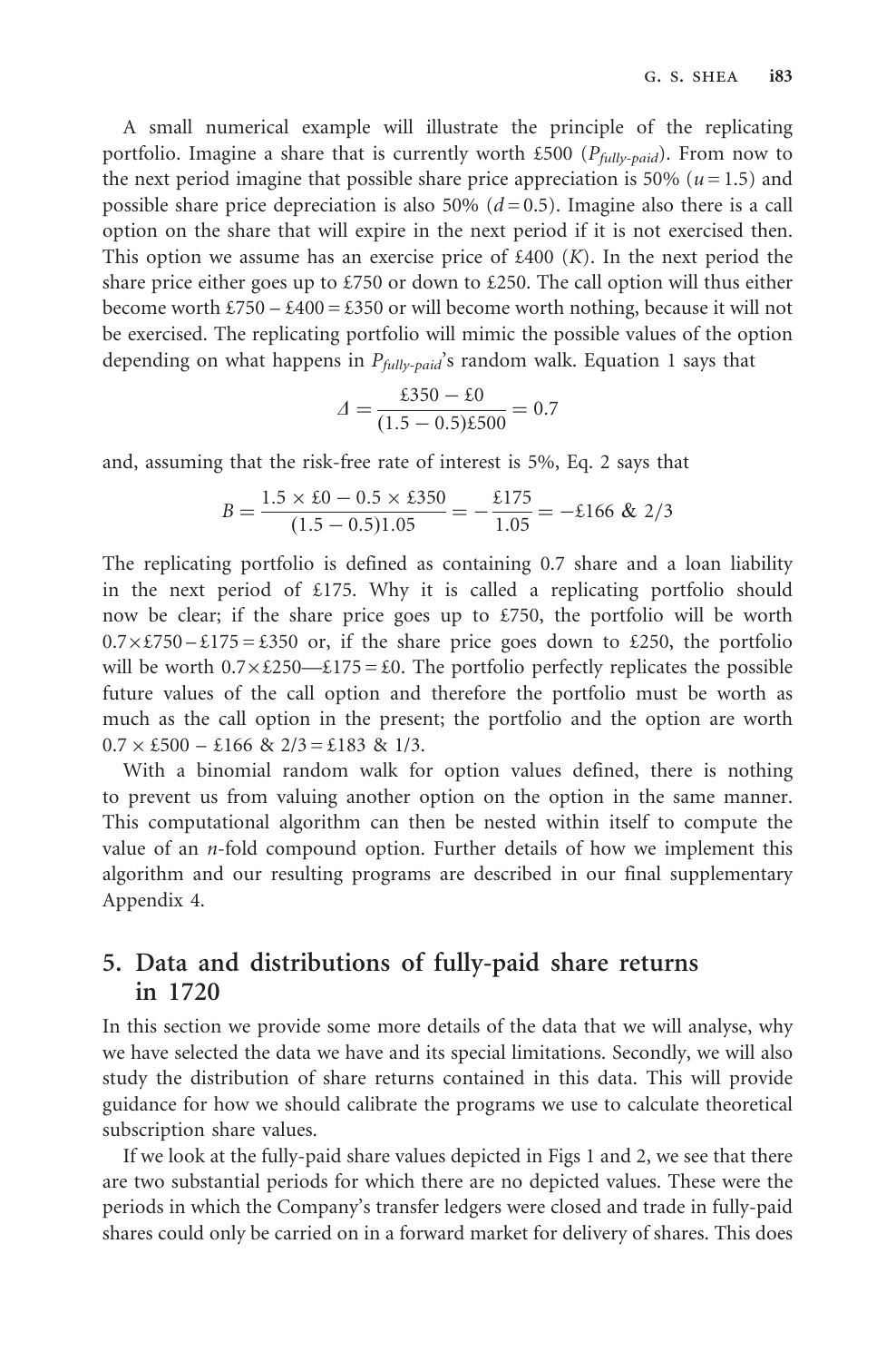not mean that there were no share value numbers reported for these periods. We have such numbers in plenty, but it is not easy to understand what they represent actually. The primary sources for value data in 1720 are the two price courants, Freke's, Prices of stocks and Castaing's Course of the exchange.<sup>9</sup> During the midsummer period (23 June–22 August) the Company's ledgers were closed for making up the midsummer dividend. It was common practice amongst companies such as the South Sea Company to close their ledgers for such purposes over lengthy periods of time. In this case, both price courants indicate that reported share values were values for forward delivery 'at the opening', i.e. on or about 22 August. No further information is reported about the forward contracts to which these values were attached. What were their size and what kind of securities was embedded into these contracts that would ensure performance by the two contracting parties? This kind of information, that is, everything that must be known in order to locate an underlying spot value for a fully-paid share, is simply not revealed by the publishers of the price courants. The second closing was a sudden closing of the ledgers on 31 August, when it was also announced that the closing would last until 22 September. The transfer ledgers were, however, re-opened on 12 September. We know of this second closing only because discussion of it can be found in Company records and in a court case that was a consequence of the Company's sudden decision to re-open the ledgers.<sup>10</sup> But no mention of this can be found in the price courants and so we have no word from them about the nature of the value numbers they reported for the 31 August–12 September period. They were very probably forward delivery values as well 'for the opening', but that is only a reasonable speculation. The best evidence we have so far for forward premia in private financial contracting in 1720 is that such premia could be very large. We conclude that, for the time being at least, it is very difficult to locate approximate spot values for fully-paid shares in those periods in which transfer ledgers were closed.<sup>11</sup>

Figures 1 and 2 also depict subscription share values and these values can be found in either Freke's or Castaing's publication. We can depict values for these shares throughout the periods in which the share ledgers were closed because it appears that spot trade in subscription shares was carried out by a trade in

<sup>..........................................................................................................................................................................</sup>

<sup>9</sup> The genesis of the British financial press and the relative standing of Freke's and Castaing's reportage are discussed by Neal (1990, ch.2).

<sup>&</sup>lt;sup>10</sup> Add. MS 25,499, Court Minutes, 25 August 1720. The closing was thought opportune while the further management of subscriptions was discussed. The transfer books were ordered (11 September) to be reopened on the next day. The forward delivery contract in dispute in Maber and Thornton (1722) was undertaken 7 September for 'the next opening'. On 12 September Maber failed to take delivery of the stock, which precipitated Thornton's successful suit.

<sup>&</sup>lt;sup>11</sup> The evidence concerning size of forward premia in 1720 is summarized by Shea (2007, section III). Dale et al. (2005) implicitly assumed that the forward values reported in the price courants for the midsummer closing are what today would be called 'zero-premium' forward values—forward values that differ from the underlying spot value by only the small interest-cost of carrying the stock forward. It was under this highly counterfactual assumption they imputed spot values from the reported midsummer forward values.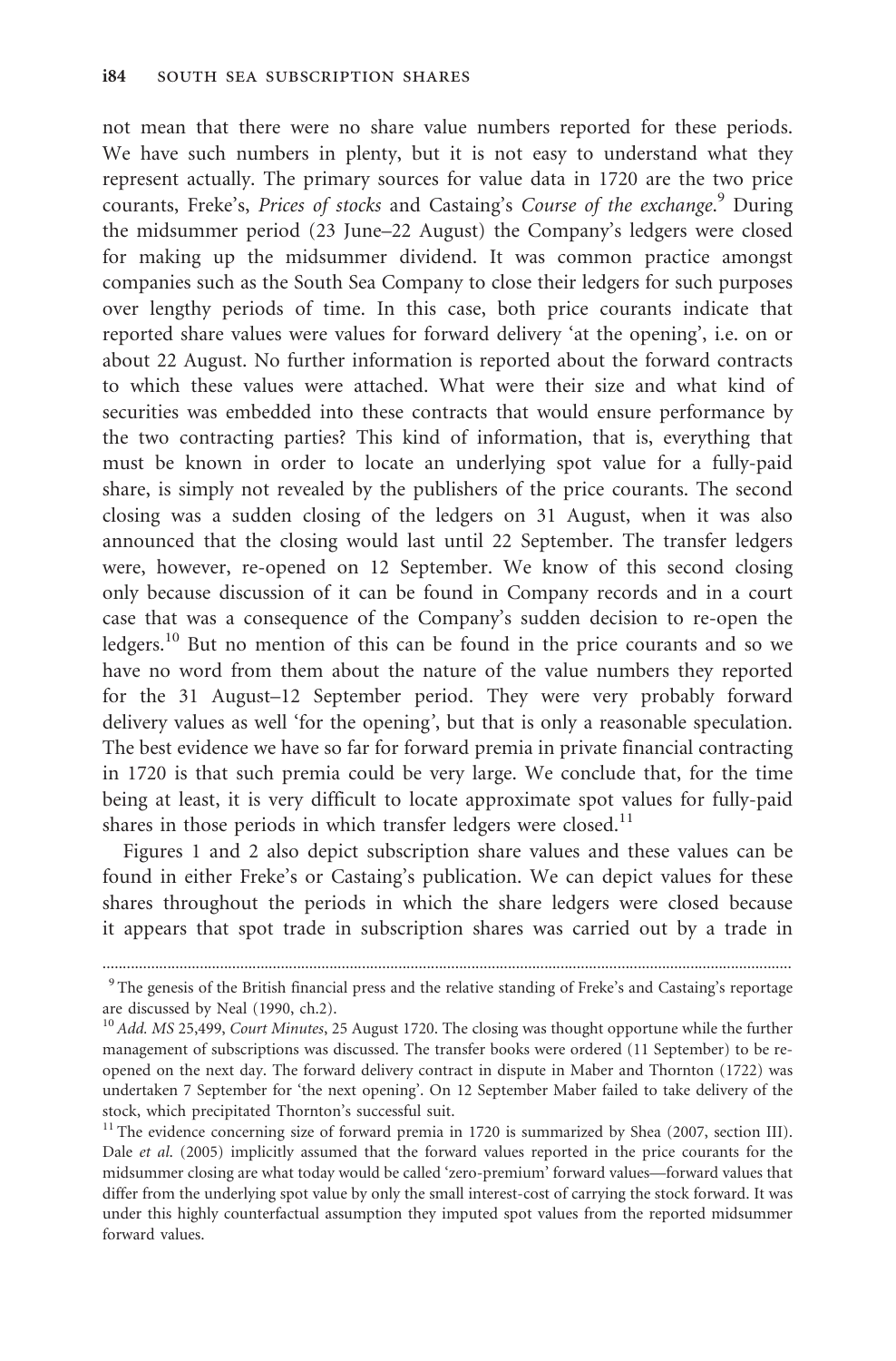endorsable subscription receipts. By late June it was certainly the case that such trade was possible and legal because its existence was acknowledged and ratified in the Bubble Act (6 Geo.1, c.18). But still that does not mean that we know how Freke and Castaing got their subscription value data. Although it is a reasonable presumption that they were conducting surveys of values in spot trade of subscription receipts, they do not say so anywhere in their publications. This is a concern because we know that only in the case of the 1st subscription were receipts delivered out to subscribers soon after the subscription was taken in (14 April). Even in the case of the 2nd subscription (taken on 20 April) receipts were apparently not ordered to be delivered until July and throughout July.<sup>12</sup> So we might well wonder just how transactions in subscriptions were actually carried out, especially in the early trade of the 1st and 2nd subscriptions, and what precisely were the numbers that Freke and Castaing were reporting. Some of the early subscription values reported by Freke and Castaing splice nicely with some special transactions records of sales of 1st and 2nd subscriptions by Company directors through brokers.<sup>13</sup> There is thus the possibility that some of the early values reported by price courants were the results of sales by directors of places on the subscription lists. In other words, some of the early reported values could have been the result of primary sales rather than secondary trade in subscription receipts.

In the next section we study the pricing of 1st and 2nd subscriptions shares relative to fully-paid share values in two very different periods: (i) before the midsummer closing of the Company ledgers when share values were high and rising quickly and (ii) after the second closing when prices were much lower and declining quickly. The former period was dominated by positive price changes and the latter period was dominated by negative price changes, but daily price changes in both of these periods appear to be nearly bimodal, as Figs 3 and 4 attest. The difference in the two periods' distributions of returns might be easier to see over a longer returns' horizon. We therefore have run a Monte Carlo experiment to obtain an idea of the possible range of returns over a longer one-month horizon. With 10,000 independent 30-day random samplings from the discrete distributions represented in Figs 3 and 4, we obtained the simulated 30-day cumulated returns distributions illustrated in Figs 5 and 6.

<sup>..........................................................................................................................................................................</sup>  $12$  The Duke of Portland had to wait until the end of May before he received the receipts for his purchases of the first subscription (Pw B 165, p.13-4). According to the Anonymous An Account of the Subscriptions (Anon, 1722, p.15–6), when the 3rd subscription lists were being made out (17–21 June), people were trying still to obtain receipts for the earlier subscriptions. In the Minute Book of the Committee of the Treasury (HLRO, B64, p.19), it was not until 8 June that receipts for the 2nd subscription were ordered to be delivered. On 22 July (p.24) the Committee of Treasury called for further expedition from the Cashier in the delivery of those receipts. In one of his many newsletters to the Duke of Portland, Pheasant Crisp wrote how the Company was making an effort to issue receipts for the 2nd

subscription as late as 25 July 1720 (Pw B 8, 10).<br><sup>13</sup> The Committee of Secrecy made its reports to the House of Commons in 1721 and left behind a valuable, but little used collection of papers (HLRO, Box 158).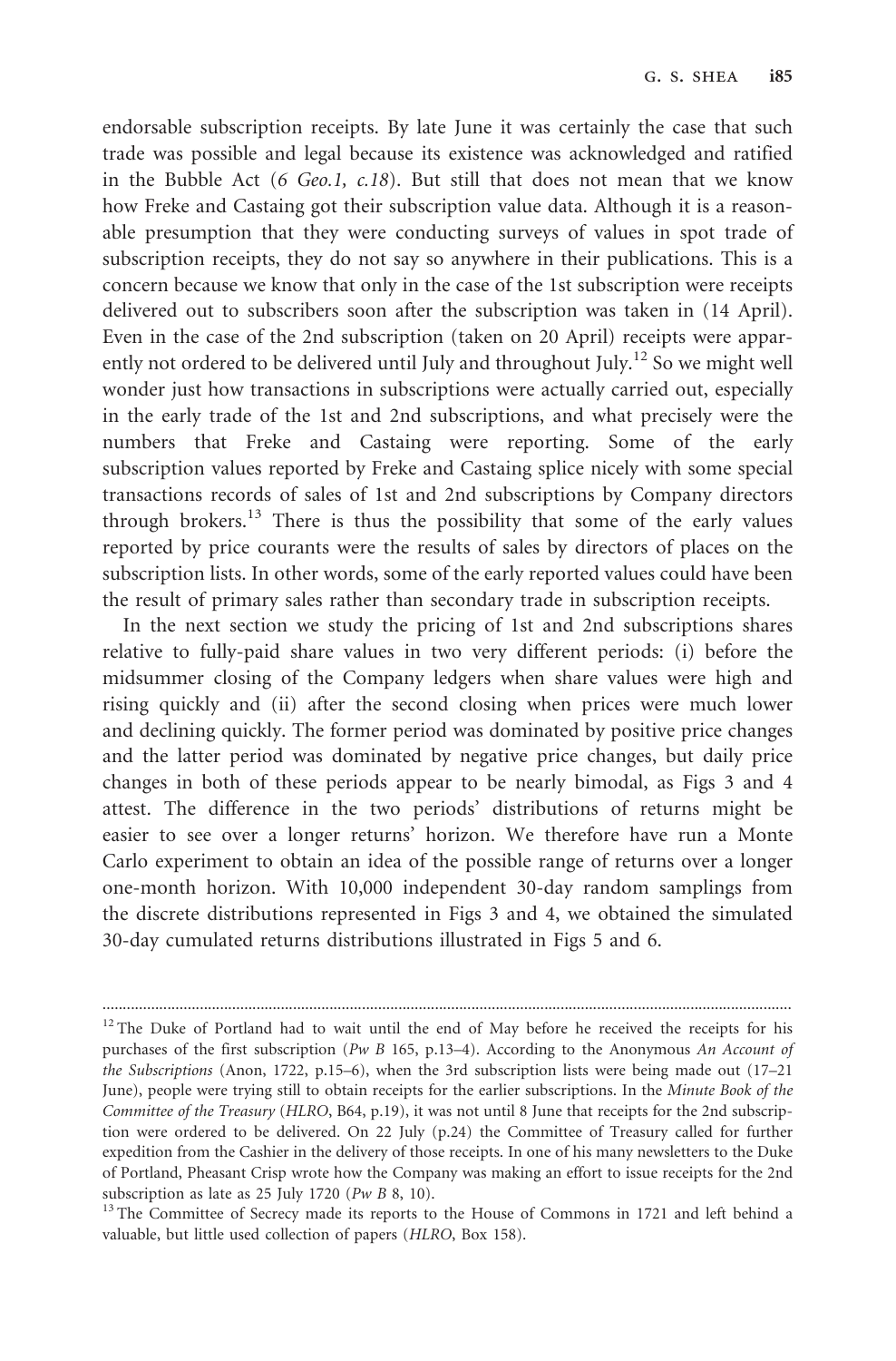

Fig. 3. Discrete distribution of daily South Sea original share price changes, 14 Apr–22 Jun 1720 (55 observations)



Fig. 4. Discrete distribution of daily South Sea original share price changes, 13 Sep–18 Nov 1720 (58 observations)

If we look at the distributions of the simulated 30-day returns, we can obtain a better idea of the likely range in returns' variation. For example, in the 14 April–22 June period, the middle 90% of the distribution of monthly returns in Fig. 5 lies between +160% and +10%. Although negative monthly returns are possible in the simulated distributions, they are extremely unlikely, whereas very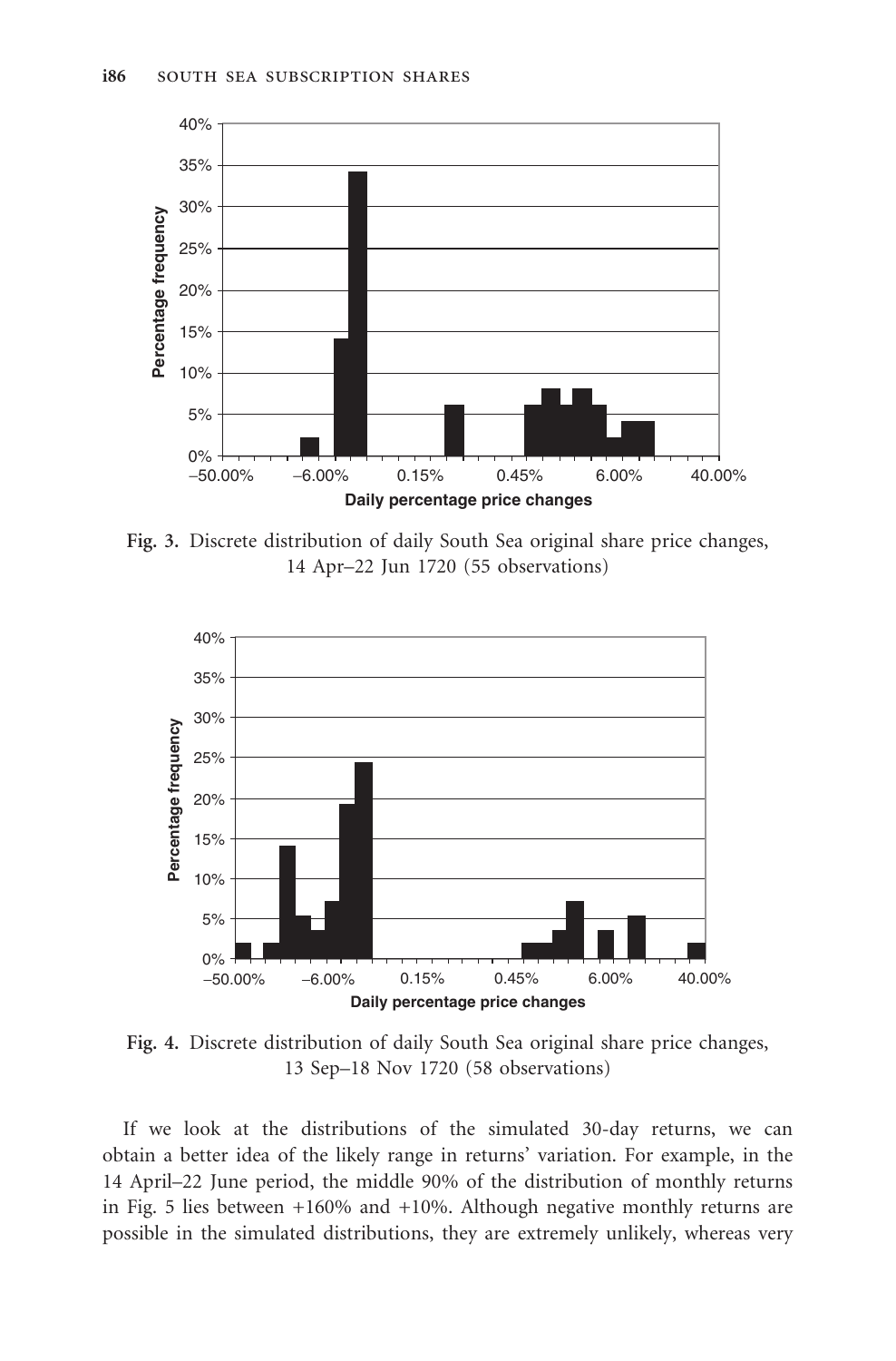

Fig. 5. Discrete distribution of 30-day cumulated daily price changes, 10,000 Monte Carlo replications, 14 Apr–22 Jun 1720



Fig. 6. Discrete distribution of 30-day cumulated daily price changes, 10,000 Monte Carlo replications, 13 Sep–18 Nov 1720

large positive monthly returns are highly likely. This suggests that very large values of  $u$  and only very small negative values for  $d$ -1 will be good choices for calibrating our model in the early period. In Fig. 6 we see a very different distribution.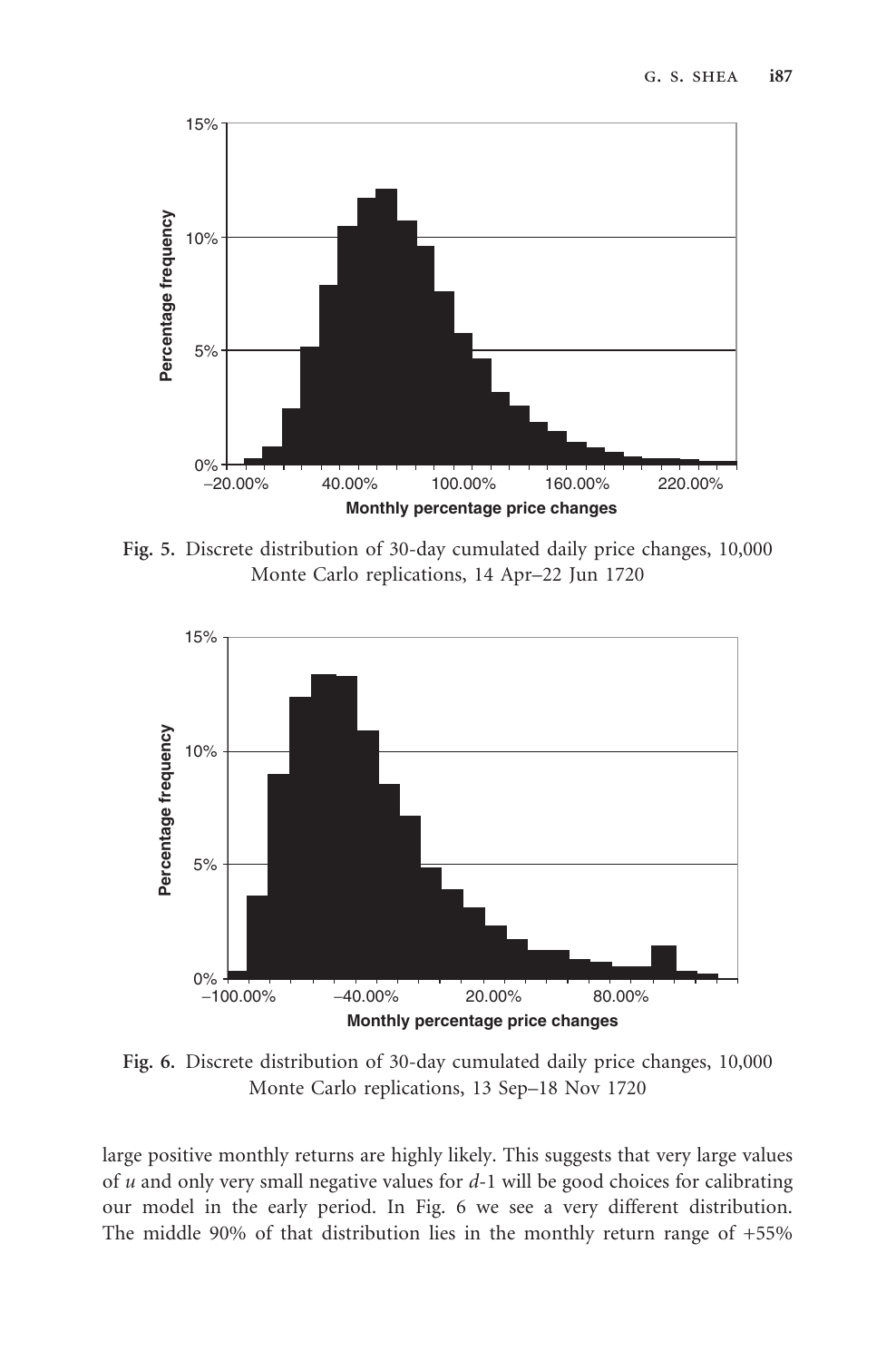to -85%, suggesting that a very different set of estimates for u and d are appropriate for the later period. In the next section we see how our choices for  $u$  and  $d$  affect the empirical performance of our pricing theory.

#### 6. Empirical results

How well does the model of compound call option pricing fit the empirical data on subscription share values? To answer this question we do not fit an econometric model, as such. What are reported in this section are the calculated theoretical values of subscription shares that come from our model when the model is calibrated, or tuned we might say, to calculate these values for a given set of volatilities, or  $(u-1,d-1)$ -pairs. The questions concerning empirical performance can be framed basically as the following: (i) Can empirically reasonable volatilities result in theoretical subscription values that are close to empirical values? and (ii) Are very unreasonable volatilities just as capable of producing or are even required in order to produce good theoretical subscription share values?

The reader can understand the results in Tables 1 through 4 by keeping the following scheme in mind. Imagine three different volatilities:  $(u'-1,d-1)$ ,  $(u-1,d-1)$ , and  $(u-1,d-1')$  with  $u' > u > 1$  and  $1 > d > d' > 0$ . For example, the two pairs  $(u'-1,d-1)$  and  $(u-1,d-1)$  can represent what we might call a volatility range, in which the two random walks differ only in their upward potential. Now imagine that we calculate two theoretical values for a subscription share using the two different volatilities that define a range. If an empirical subscription share value can be found that falls between the two theoretical values, then we can conclude that our model is capable of duplicating the empirical subscription share value precisely using some volatility that falls within the volatility range  $(u'-1,d-1):(u-1,d-1)$ . Rather than solving for such volatilities precisely (and there is no reason that they have to be unique), the tables are a simple visual presentation of the model's capability of capturing empirical subscription share values when using some reasonable (or unreasonable) volatility ranges. Each table shows a selection of 1720 dates and fully-paid share values taken from Freke (1720). The minimum and maximum subscription share values reported are taken from all available sources, but they come primarily come from either Freke (1720) or Castaing (1720). The reason we wish to use such extreme values is as follows. The interday and intraday variations in share values, even from the same source, could be quite large. The two price courants were more likely to disagree upon 1st subscription share values than they were to disagree upon fully-paid share values or values for the 2nd subscription series. The publishers did not indicate any precise times of day when their reported data were collected, so we cannot be sure that subscription share values were even collected at the same time of day as fully-paid share values were collected. We strongly suspect that on some days reported subscription share values were even stale, left over values that were observed either earlier in the day or even on the day before. We are concerned therefore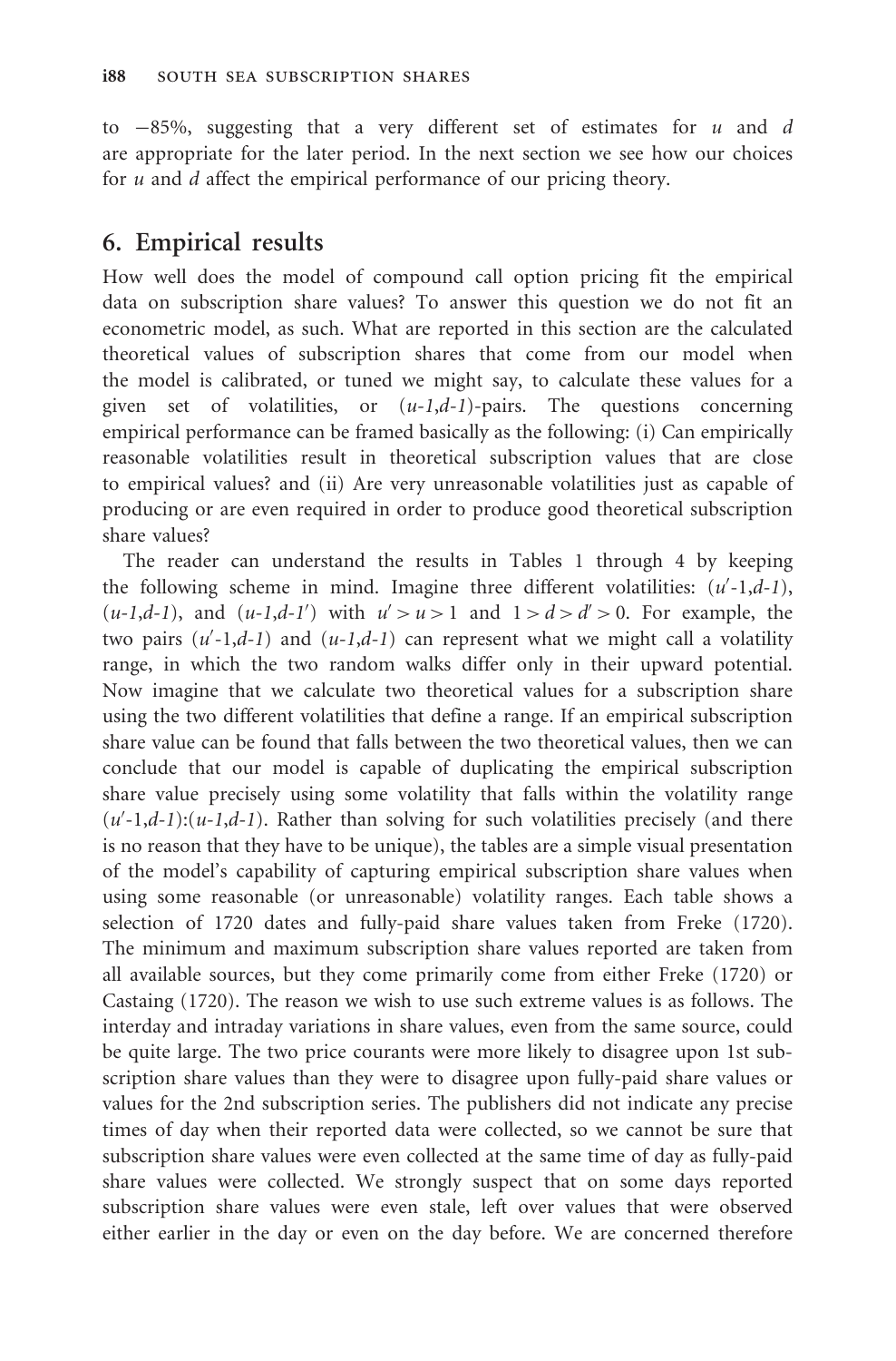| Date     |                           |                                        |                                      |                                     |                                       |                                      |                                        |
|----------|---------------------------|----------------------------------------|--------------------------------------|-------------------------------------|---------------------------------------|--------------------------------------|----------------------------------------|
|          | Fully-paid<br>share value | Minimum observed<br>subscription value | $160\%$ $(u-1)$<br>to $-1\%$ $(d-1)$ | $160\%$ $(u-1)$<br>to $-10\%$ (d-1) | $160\%$ $(u-1)$<br>to $-20\%$ $(d-1)$ | $20\%$ $(u-1)$<br>to $-20\%$ $(d-1)$ | Maximum observed<br>subscription value |
| 20/04/20 | £336                      | £60                                    | £87                                  | £123                                | £153                                  | £114                                 | £65                                    |
| 29/04/20 | £337                      | £67                                    | £88                                  | £122                                | £151                                  | £115                                 | £75                                    |
| 07/05/20 | £334                      | £70                                    | £84                                  | £118                                | £147                                  | £111                                 | £70                                    |
| 16/05/20 | £352                      | £79                                    | £102                                 | £129                                | £157                                  | £126                                 | £80                                    |
| 23/05/20 | £487                      | £220                                   | £237                                 | £254                                | £274                                  | £258                                 | £220                                   |
| 25/05/20 | £480                      | £215                                   | £230 $*$                             | £248 $*$                            | £267                                  | £250                                 | £230                                   |
| 26/05/20 | £470                      | £230                                   | £220 $*$                             | £238*                               | £258                                  | £241                                 | £230                                   |
| 27/05/20 | £474                      | £230                                   | £224 $*$                             | £242 $*$                            | £261                                  | £244                                 | £230                                   |
| 28/05/20 | £510                      | £270                                   | £260 $*$                             | £277 $*$                            | £294                                  | £280                                 | £300                                   |
| 30/05/20 | £555                      | £320                                   | £305 $*$                             | £322 $*$                            | £336                                  | £325                                 | £340                                   |
| 31/05/20 | £600                      | £376                                   | £350                                 | £367 $*$                            | £379*                                 | £370 $*$                             | £395                                   |
| 01/06/20 | £675                      | £400                                   | £425**                               | £442**                              | £452**                                | £445**                               | £525                                   |
| 02/06/20 | £700                      | £540                                   | £450                                 | £467                                | £476                                  | £470                                 | £600                                   |
| 03/06/20 | £750                      | £540                                   | £500                                 | £517                                | £525                                  | £520                                 | £550                                   |
| 04/06/20 | £770                      | £510                                   | £520                                 | £537 $*$                            | $£544*$                               | £540 $*$                             | £540                                   |
| 06/06/20 | £770                      | £500                                   | £519 $*$                             | £537 $*$                            | £543                                  | £540                                 | £520                                   |
| 07/06/20 | £760                      | £500                                   | £509 $*$                             | £527 $*$                            | £533                                  | £530                                 | £525                                   |
| 08/06/20 | £760                      | £470                                   | £509                                 | £527                                | £533                                  | £530                                 | £500                                   |
| 09/06/20 | £740                      | £480                                   | $\pounds 489^*$                      | £507 $*$                            | £513                                  | £510                                 | £500                                   |
| 10/06/20 | £740                      | £500                                   | £489 $*$                             | £507 $*$                            | £513                                  | £510                                 | £500                                   |
| 11/06/20 | £750                      | £470                                   | £499*                                | £517 $*$                            | £523                                  | £520                                 | £510                                   |
| 13/06/20 | £740                      | £465                                   | £489 $*$                             | £507 $*$                            | £513                                  | £510                                 | £490                                   |
| 14/06/20 | £715                      | £440                                   | £464                                 | £482*                               | $\pounds488^*$                        | £485 $*$                             | £485                                   |
| 15/06/20 | £710                      | £480                                   | £459                                 | £477 $*$                            | £483 $*$                              | £480 $*$                             | £500                                   |

Table 1 Simulated 1st subscription share values, <sup>20</sup> April–22 June <sup>1720</sup>

(Continued)

i89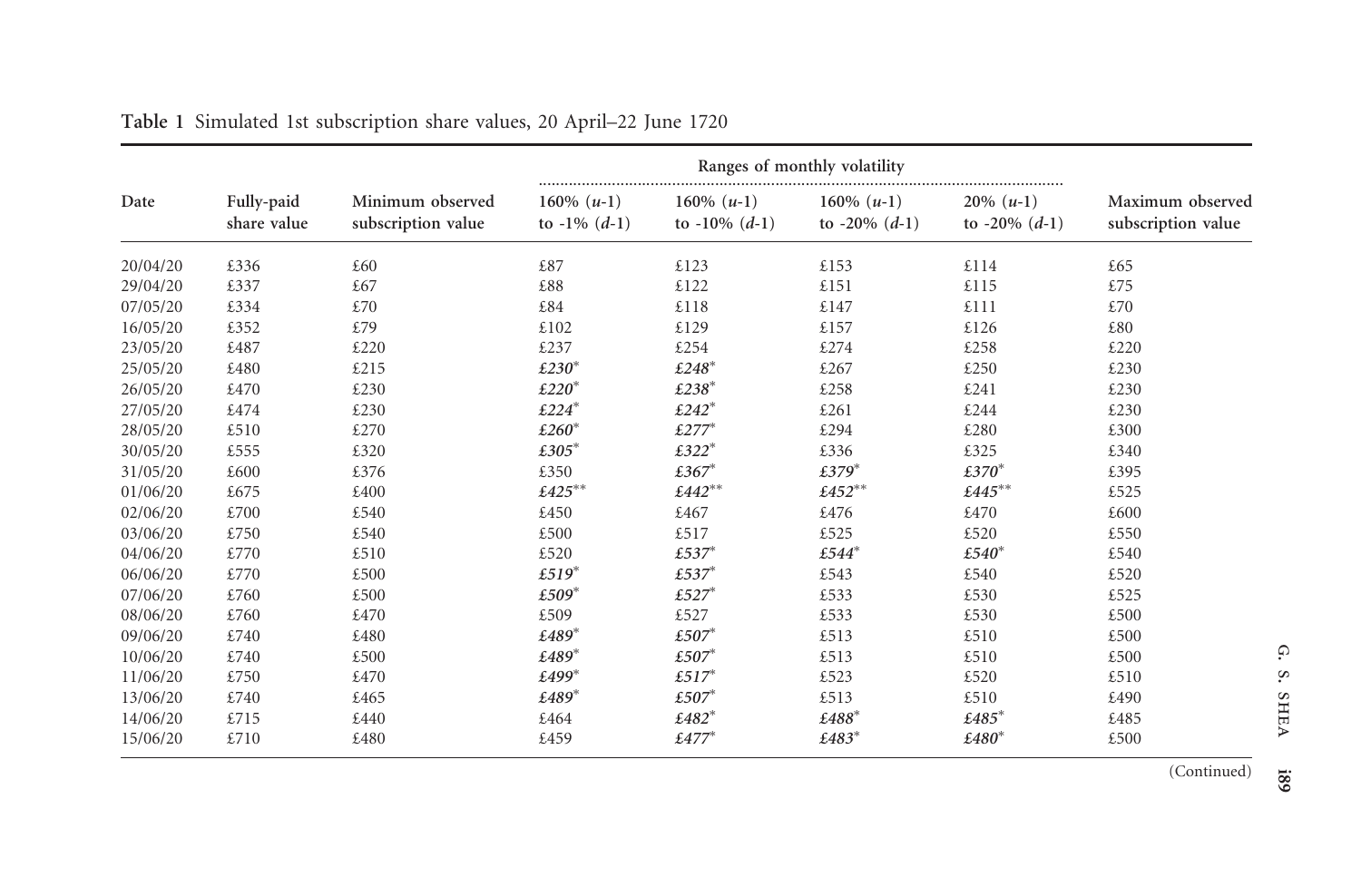Table 1. Continued

| Date     |                           | Minimum observed<br>subscription value | Ranges of monthly volatility                    |                                                        |                                              |                                             |                                        |
|----------|---------------------------|----------------------------------------|-------------------------------------------------|--------------------------------------------------------|----------------------------------------------|---------------------------------------------|----------------------------------------|
|          | Fully-paid<br>share value |                                        | <br>$160\%$ ( <i>u</i> -1)<br>to $-1\%$ $(d-1)$ | $160\%$ ( <i>u</i> -1)<br>to $-10\%$ ( <i>d</i> $-1$ ) | $160\%$ ( <i>u</i> -1)<br>to $-20\%$ $(d-1)$ | $20\%$ ( <i>u</i> -1)<br>to $-20\%$ $(d-1)$ | Maximum observed<br>subscription value |
| 16/06/20 | £755                      | £450                                   | £504**                                          | £522**                                                 | £527**                                       | £524**                                      | £540                                   |
| 17/06/20 | £750                      | £480                                   | £499                                            | £517 $*$                                               | £522 $*$                                     | £519 $*$                                    | £520                                   |
| 18/06/20 | £745                      | £505                                   | £494 $*$                                        | £512 $*$                                               | £517                                         | £514                                        | £510                                   |
| 20/06/20 | £750                      | £500                                   | £499 $*$                                        | £517 $*$                                               | £522                                         | £519                                        | £510                                   |
| 21/06/20 | £760                      | £500                                   | $£509*$                                         | £527 $*$                                               | £532                                         | £529                                        | £520                                   |
| 22/06/20 | £790                      | £520                                   | £539 $*$                                        | £557 $*$                                               | £562                                         | £559                                        | £550                                   |
|          |                           |                                        |                                                 | 15 captures out of $30^*$                              |                                              |                                             |                                        |
|          |                           |                                        |                                                 | 5 captures out of $30^*$                               |                                              |                                             |                                        |
|          |                           |                                        |                                                 |                                                        | 5 captures out of 30*                        |                                             |                                        |
|          |                           |                                        | 2 encompassings**                               |                                                        |                                              |                                             |                                        |
|          |                           |                                        |                                                 | 8 complete misses                                      |                                              |                                             |                                        |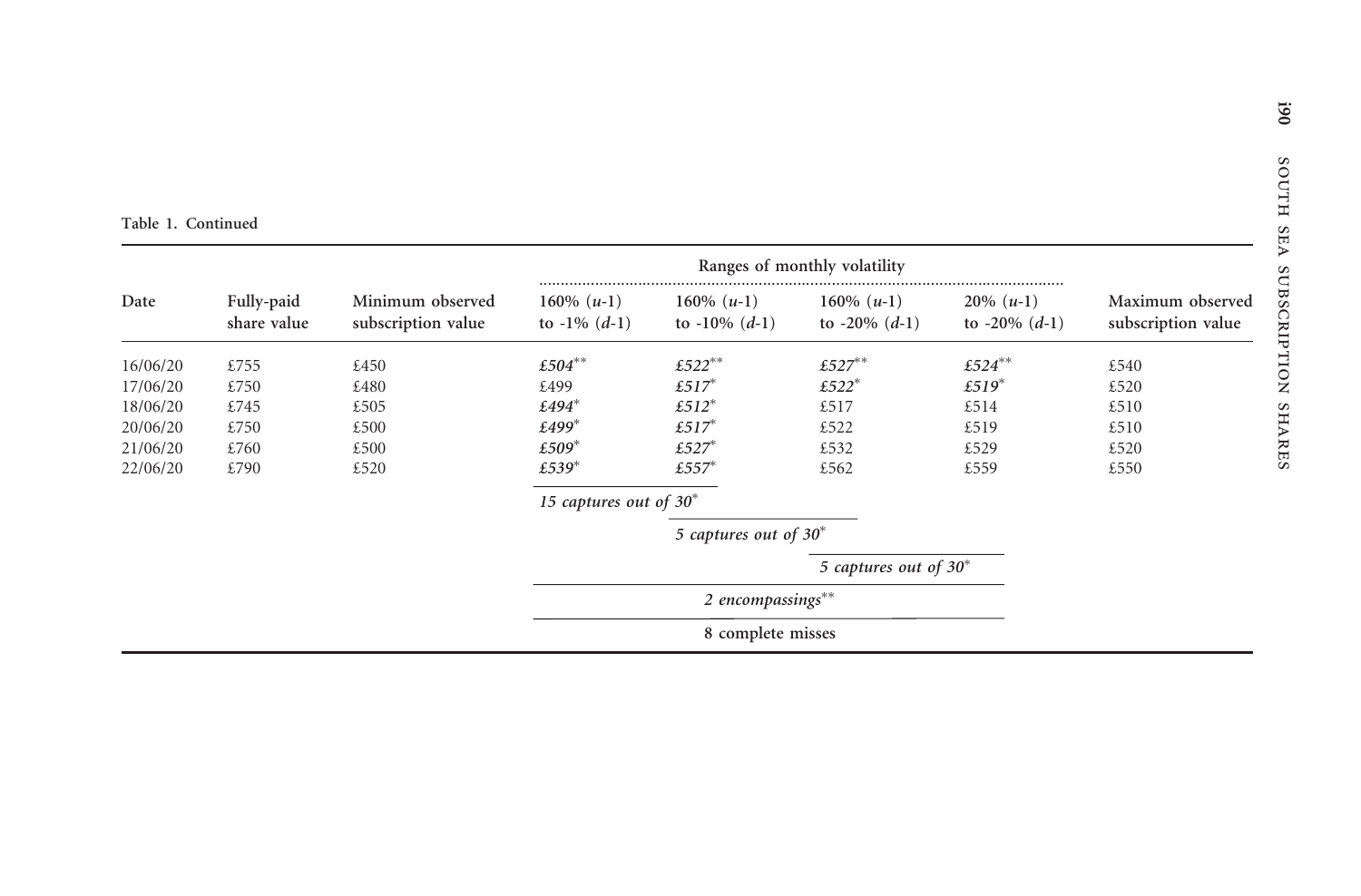only that our model can produce roughly correct magnitudes for subscription share values with reasonable volatilities. And since we model volatility as fixed through time, it is better that the reader concentrate upon reading the tables along each row and across columns rather than comparing rows through time.

The results in Table 1 for the 1st subscription shares reflect quite well on the compound option model. Even before the finer detail of the table is examined, the eye is struck by the ability of the model to generate simulated share values that are not only the right order of magnitude, but in many cases are but a small percentage distance from actual empirical values. When we look at the ability of the model to precisely simulate empirical values, we note that most empirical values are captured when we employ volatilities with very large d's and large  $u$ 's.<sup>14</sup> The simulated distribution of monthly returns on fully-paid shares before midsummer 1720 (Fig. 5) has a very small tail in the negative range (only about 1% of the simulated monthly returns were slightly negative) and its top decile begins at about +160%. The volatility range in Table 1 that best corresponds to these simulated returns volatilities generates 15 captures out of a possible 30. If we hold  $u$  fixed and allow  $d$  to approach 1, we see that the model's ability to simulate actual subscription share values falls off markedly; any volatility range that allows for a monthly return on fully-paid shares of less than -10% permits the model to capture no more than five actual subscription share values in the 30 instances it could do so. The model fails to effect an exact capture in two instances in which we can say that it still has some success. On two dates, 1 June and 16 June, the ranges of reported subscription share values were quite large enough to encompass all the simulated values that the model is capable of producing. There may well have been trade at subscription values between the extremes that the model could have precisely captured using reasonable volatilities if we could have but observed those trading values. This outcome we shall call an 'encompassing'. The outright failure of the model to generate any value within the range of the extreme empirical values we call a 'complete miss' and there are eight of them out of the 30 instances in Table 1. Even so, we must repeat that no complete miss is an order-of-magnitude miss and three of them (23 May, 3 June, and 8 June) are very nearly captures. Where the model fails most noticeably (four complete misses) is in April and early May, in which it appears incapable of generating sufficiently low theoretical subscription values. One reason that the model overprices very early subscription values could be that this was a period in which real trade in subscriptions was more costly and difficult because the trade in endorsable subscription receipts had not yet been made legal. Perhaps the small supply of subscription receipts themselves was putting the trade at a disadvantage. Or perhaps this was when markets were having their first look at the new shares and they were not regarded as sufficiently seasoned to avoid being especially discounted.

<sup>..........................................................................................................................................................................</sup> <sup>14</sup> In the tables 'captures' are indicated by boldfaced and italicised (with an asterix) simulated values that straddle one of the extreme empirical subscription values.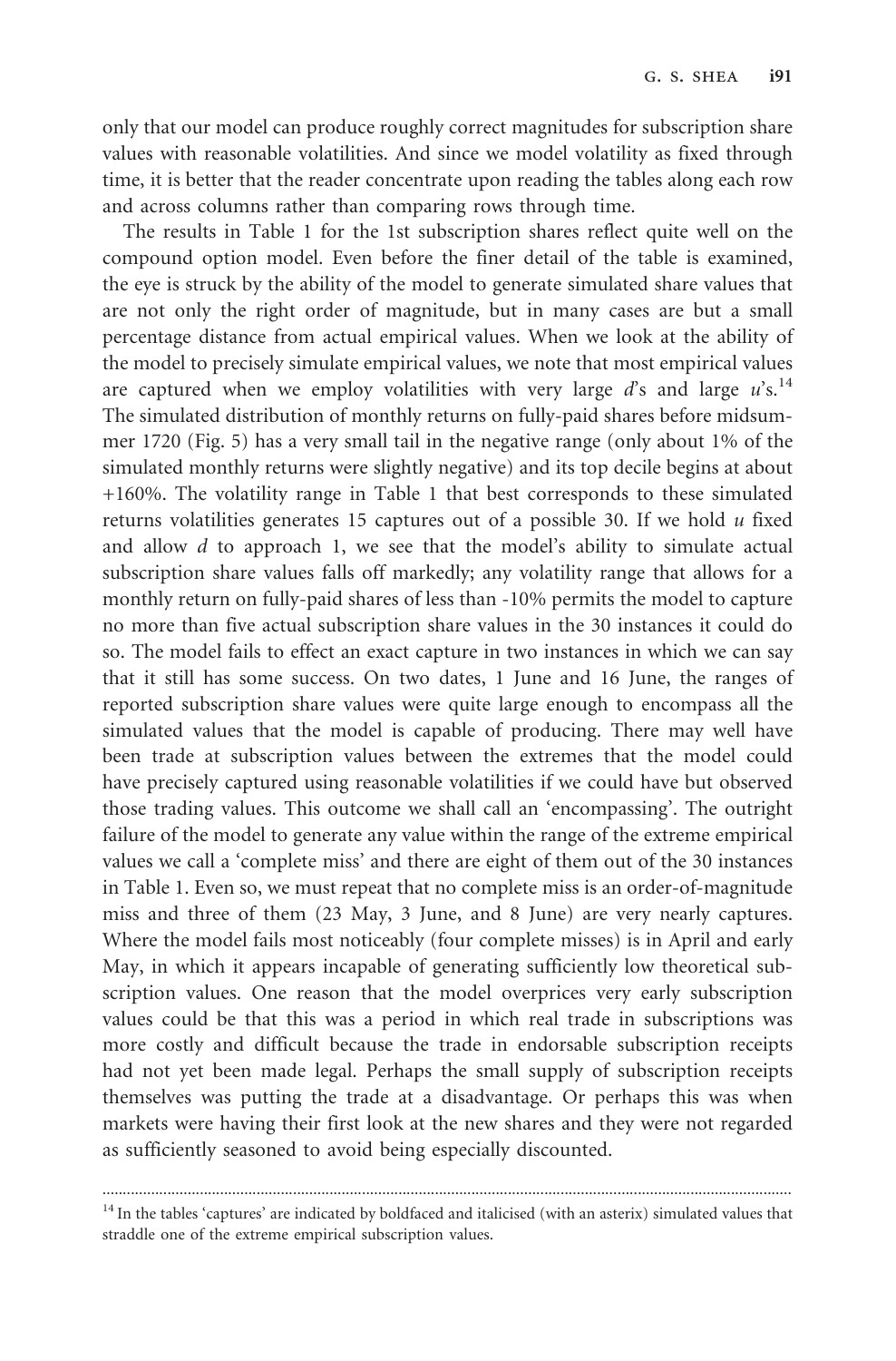How well does the success of the model carry over into post-August period? In this period the reportage of subscription share values becomes more uniform amongst our sources. Within-day variation in values becomes very infrequently reported, as well. The measures of success in the model's performance will therefore not include encompassings, but will be measured only by complete captures. In Table 2 are the results for the 1st subscription shares for this period. The table reports success in the sense that it generally shows that empirical subscription values are best captured by volatilities with very large downward potential. Reading carefully across most rows will also confirm that the subscription values not only positively respond to volatility (as any option value should), but are more sensitive to downward volatility than upward volatility. The model is most likely to capture empirical subscription values with positive and negative volatilities that are more extreme, but still consistent within the range of simulated monthly returns pictured in Fig. 6. We have identified already that the monthly-return range +55% to -85% captures 90% of this distribution, but our model best generates captures with a volatility range wider than +70% to -95%. That range corresponds with about the middle 97% of the distribution depicted in Fig. 6. So we find, as we found in Table 1, that in order to generate captures, we have to relax  $d$  to the smallest values that are still consistent with our simulated ranges of monthly returns on fully-paid shares. So far therefore, our model tends to understate, by a bit, subscription values per unit of volatility, especially downward volatility.

The captures reported in Table 2 (out of 52 possible) are almost entirely what could be called unique captures—captures accomplished with only one of the volatility ranges displayed in the table. The model is a bit more capable in this period of avoiding complete misses. There are only 12 out of a possible maximum of 52. The majority of the captures (27) are accomplished by using the volatility range with the most extreme potential downward volatility, but 16 further captures are accomplished with the use of other, not very different volatility ranges. One might still ask, however, if there are other reasonable volatility ranges equally capable of generating captures. For example, do we have to use actually volatility ranges that are consistent with potential monthly returns on shares as low as -90%? The answer to that is, probably, yes. To take an example, in Table 2 we have generated a capture of the subscription price for 21 September (£280) by using the volatility range, in terms of monthly returns on fully-paid shares, of  $(+60\%, -95\%):(+60\%, -90\%)$ . If we were to consider a volatility range with a downward potential a bit smaller than that, say between -90% and -85% per month, what would have to happen to upward potential volatility to continue to generate captures? Clearly, it would have to increase and, in fact, it would have to increase quite a bit. The volatility range (+95%,-90%):(+95%,-85%) generates a capture of the subscription price of £280 with the resulting simulated value pair of (£281,£265). So, even though a -85% potential negative return on fully-paid shares seems to be a perfectly reasonable one to use from the monthly returns distribution shown in Fig. 6, it would have to be coupled with what is, we believe, an unreasonably high upward potential monthly return (+95%) for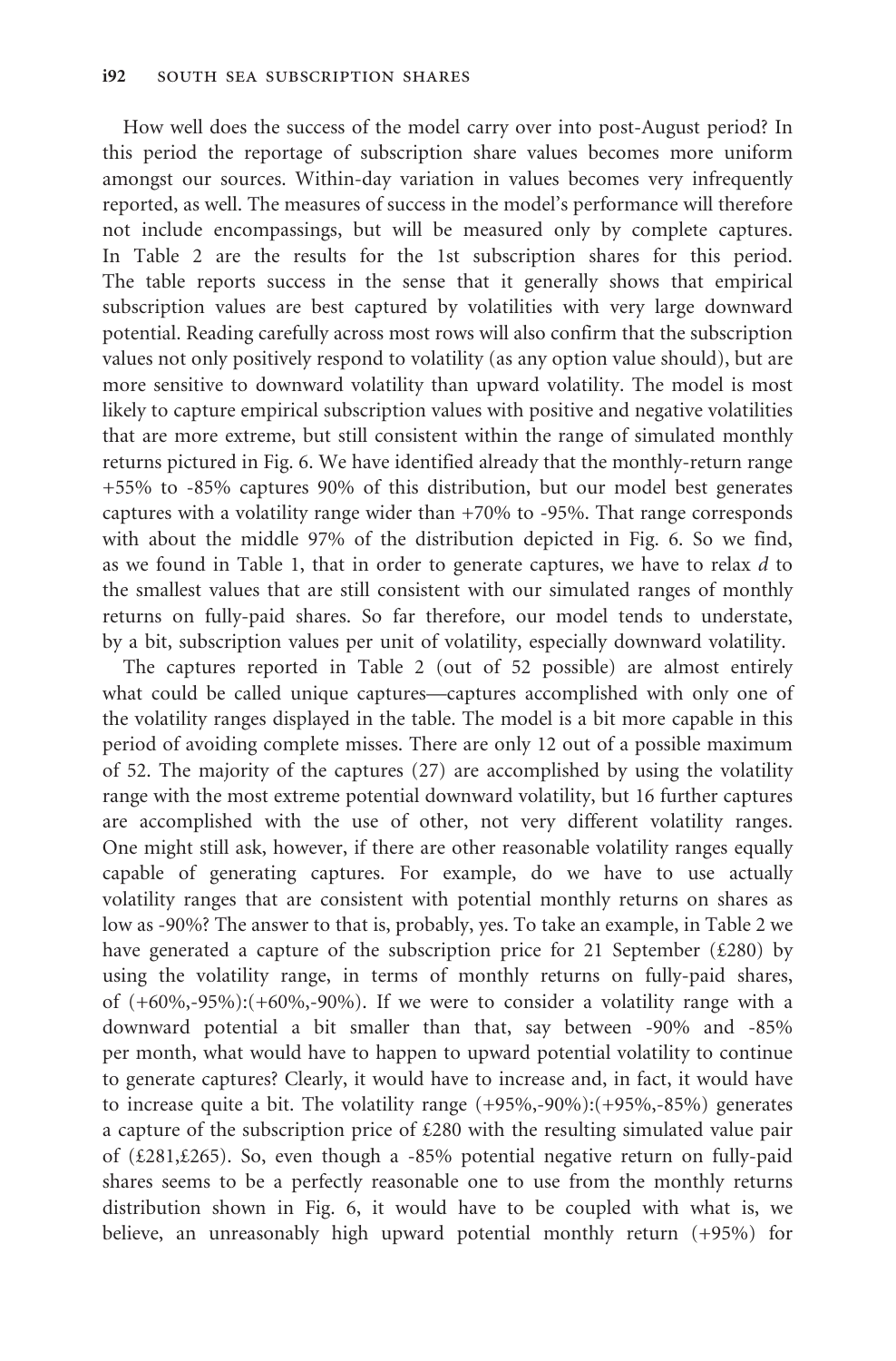|          | Fully-paid<br>share value | Minimum observed<br>subscription value |                                   |                                   |                                    |                                   |                                        |
|----------|---------------------------|----------------------------------------|-----------------------------------|-----------------------------------|------------------------------------|-----------------------------------|----------------------------------------|
| Date     |                           |                                        | $70\%$ $(u-1)$<br>to -99% $(d-1)$ | $70\%$ $(u-1)$<br>to -95% $(d-1)$ | $60\%$ $(u-1)$<br>to $-95\%$ (d-1) | $60\%$ $(u-1)$<br>to -90% $(d-1)$ | Maximum observed<br>subscription value |
| 14/09/20 | £570                      | £460                                   | £492 $*$                          | £460 $*$                          | £453 $*$                           | £434                              | £460                                   |
| 15/09/20 | £570                      | £460                                   | £491 $*$                          | £460 $*$                          | £453 $*$                           | £434                              | £460                                   |
| 16/09/20 | £550                      | £440                                   | £472                              | £441 $*$                          | £434 $*$                           | £415                              | £440                                   |
| 17/09/20 | £480                      | £370                                   | £404                              | £374 $*$                          | £369*                              | £349                              | £370                                   |
| 19/09/20 | £450                      | £280                                   | £375                              | £346                              | £340                               | £321                              | £280                                   |
| 20/09/20 | £440                      | £280                                   | £365                              | £336                              | £331                               | £311                              | £280                                   |
| 21/09/20 | £390                      | £280                                   | £318                              | £290                              | £284*                              | £265 $*$                          | £280                                   |
| 22/09/20 | £390                      | £270                                   | £314                              | £287                              | £281 $*$                           | £264 $*$                          | £270                                   |
| 23/09/20 | £375                      | £270                                   | £314                              | £287                              | £280 $*$                           | £264 $*$                          | £270                                   |
| 24/09/20 | £350                      | £270                                   | £314                              | £287                              | £280*                              | £263 $*$                          | £270                                   |
| 26/09/20 | £280                      | £170                                   | £209                              | £185                              | £179 $*$                           | £166 $*$                          | £170                                   |
| 27/09/20 | £290                      | £170                                   | £209                              | £185                              | £179 $*$                           | £165 $*$                          | £170                                   |
| 30/09/20 | £200                      | £200                                   | £134                              | £113                              | £108                               | £94                               | £200                                   |
| 01/10/20 | £300                      | £180                                   | £227                              | £202                              | £196                               | £182                              | £180                                   |
| 03/10/20 | £295                      | £170                                   | £221                              | £197                              | £191                               | £177                              | £170                                   |
| 04/10/20 | £260                      | £170                                   | £188 $*$                          | £165 $*$                          | £159                               | £146                              | £170                                   |
| 05/10/20 | £250                      | £160                                   | £179 $*$                          | £156 $*$                          | £149                               | £137                              | £160                                   |
| 06/10/20 | £270                      | £160                                   | £197                              | £174                              | £167 $*$                           | £154 $*$                          | £160                                   |
| 07/10/20 | £260                      | £160                                   | £187                              | £164 $*$                          | £158 $*$                           | £145                              | £160                                   |
| 08/10/20 | £260                      | £160                                   | £187                              | £164 $*$                          | £158 $*$                           | £145                              | £160                                   |
| 10/10/20 | £260                      | £160                                   | £181 $*$                          | £158 $*$                          | £152                               | £138                              | £160                                   |
| 11/10/20 | £240                      | £150                                   | £163 $*$                          | £140 $*$                          | £134                               | £120                              | £150                                   |
| 12/10/20 | £240                      | £140                                   | £163 $*$                          | £140 $*$                          | £134 $*$                           | £120                              | £140                                   |
| 13/10/20 | £200                      | £140                                   | £129                              | £106                              | £100                               | £85                               | £140                                   |
| 14/10/20 | £190                      | £130                                   | £120                              | £97                               | £92                                | £78                               | £130                                   |
| 15/10/20 | £190                      | £125                                   | £120                              | £97                               | £92                                | £77                               | £125                                   |
| 17/10/20 | £210                      | £130                                   | £136 $*$                          | £113 $*$                          | £107                               | £93                               | £130                                   |

#### Table 2 Simulated 1st subscription share values, <sup>14</sup> September–15 November <sup>1720</sup>

(Continued)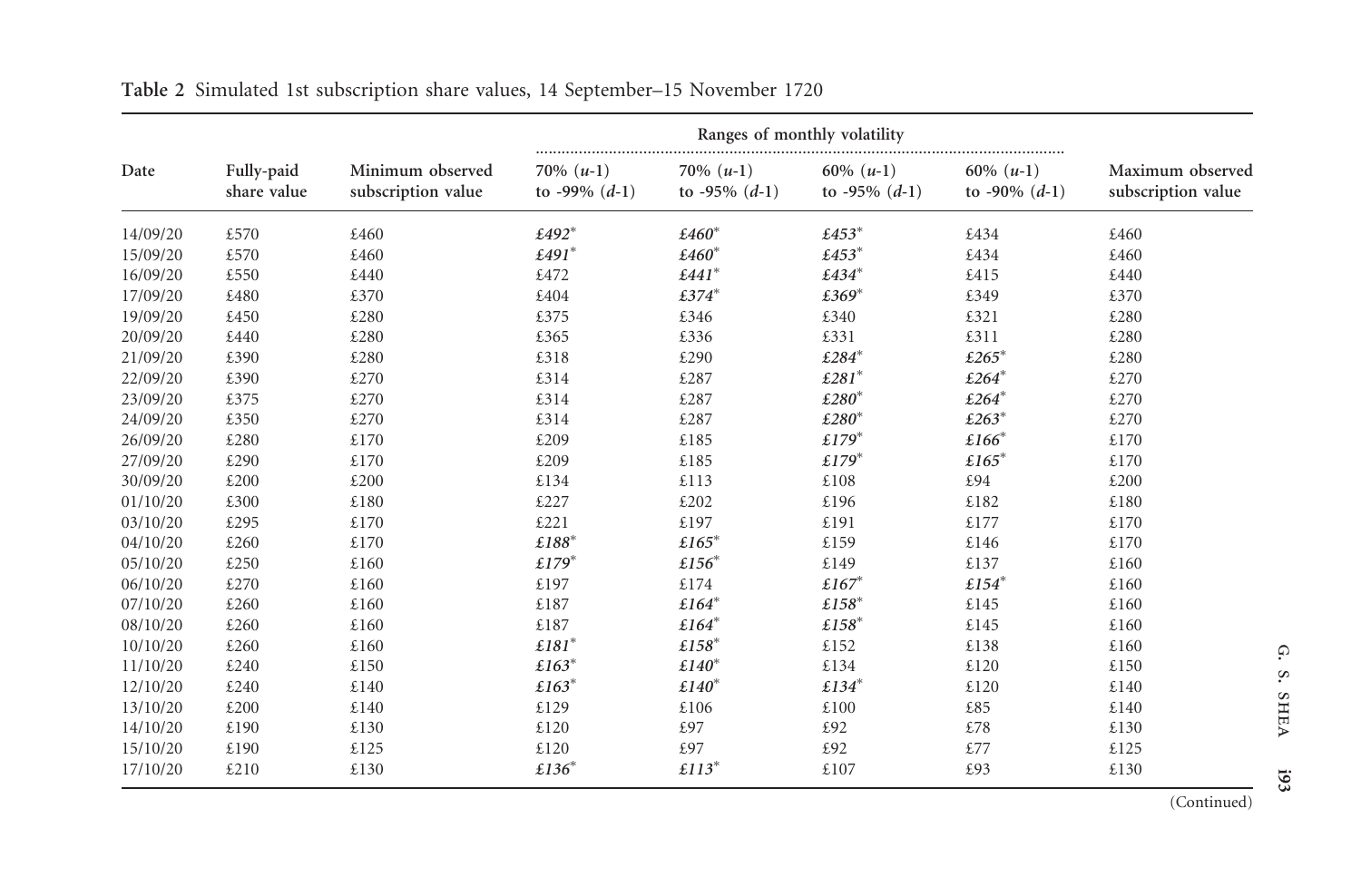| Date     | Fully-paid<br>share value | Minimum observed<br>subscription value | $70\%$ $(u-1)$<br>to -99% $(d-1)$ | $70\%$ $(u-1)$<br>to -95% $(d-1)$ | $60\%$ $(u-1)$<br>to -95% $(d-1)$ | $60\%$ $(u-1)$<br>to -90% $(d-1)$ | Maximum observed<br>subscription value |
|----------|---------------------------|----------------------------------------|-----------------------------------|-----------------------------------|-----------------------------------|-----------------------------------|----------------------------------------|
| 18/10/20 | £210                      | £130                                   | £136 $*$                          | £113 $*$                          | £107                              | £92                               | £130                                   |
| 19/10/20 | £210                      | £150                                   | £136                              | £112                              | £107                              | £92                               | £150                                   |
| 20/10/20 | £240                      | £130                                   | £161                              | £137                              | £132 $*$                          | £118 $*$                          | £130                                   |
| 21/10/20 | £210                      | £130                                   | £135 $*$                          | £112 $*$                          | £106                              | £92                               | £153                                   |
| 22/10/20 | £215                      | £130                                   | £136 $*$                          | £112 $*$                          | £107                              | £92                               | £130                                   |
| 24/10/20 | £215                      | £130                                   | £136 $*$                          | £112 $*$                          | £107                              | £91                               | £130                                   |
| 25/10/20 | £215                      | £130                                   | £136 $*$                          | $£111*$                           | £106                              | £91                               | £130                                   |
| 26/10/20 | £212                      | £130                                   | £133 $*$                          | £109 $*$                          | £104                              | £88                               | £130                                   |
| 27/10/20 | £210                      | £120                                   | $£131*$                           | £107 $*$                          | £102                              | £87                               | £120                                   |
| 28/10/20 | £210                      | £120                                   | $£131*$                           | £107 $*$                          | £102                              | £86                               | £120                                   |
| 29/10/20 | £208                      | £125                                   | £129 $*$                          | £105 $*$                          | £100                              | £85                               | £125                                   |
| 31/10/20 | £222                      | £120                                   | £136 $*$                          | £115 $*$                          | £109                              | £94                               | £120                                   |
| 01/11/20 | £210                      | £120                                   | £125 $*$                          | £105 $*$                          | £99                               | £85                               | £120                                   |
| 02/11/20 | £205                      | £120                                   | £120 $*$                          | $£100*$                           | £94                               | £81                               | £120                                   |
| 03/11/20 | £209                      | £120                                   | £124 $*$                          | £103 $*$                          | £97                               | £84                               | £120                                   |
| 04/11/20 | £212                      | £120                                   | £126 $*$                          | £106 $*$                          | £100                              | £86                               | £130                                   |
| 05/11/20 | £220                      | £120                                   | £133 $*$                          | £112 $*$                          | £106                              | £91                               | £120                                   |
| 07/11/20 | £210                      | £120                                   | $\pounds123^*$                    | £103*                             | £97                               | £84                               | £120                                   |
| 08/11/20 | £214                      | £120                                   | £127 $*$                          | £106 $*$                          | £100                              | £86                               | £120                                   |
| 09/11/20 | £209                      | £100                                   | £122                              | £102 $*$                          | £96 $*$                           | £82                               | £100                                   |
| 10/11/20 | £211                      | £120                                   | £124 $*$                          | $£103*$                           | £97                               | £84                               | £120                                   |
| 11/11/20 | £216                      | £120                                   | £128 $*$                          | £107 $*$                          | £101                              | £87                               | £120                                   |
| 12/11/20 | £210                      | £100                                   | £122                              | £102 $*$                          | £96 $*$                           | £82                               | £100                                   |
| 14/11/20 | £210                      | £125                                   | £122                              | £102                              | £96                               | £82                               | £125                                   |
| 15/11/20 | £190                      | £125                                   | £112                              | £93                               | £86                               | £72                               | £125                                   |
|          |                           |                                        | 27 captures out of 52             |                                   |                                   |                                   |                                        |
|          |                           |                                        |                                   | 8 captures out of 52              |                                   |                                   |                                        |
|          |                           |                                        |                                   |                                   | 8 captures out of 52              |                                   |                                        |
|          |                           |                                        |                                   |                                   | 12 complete misses                |                                   |                                        |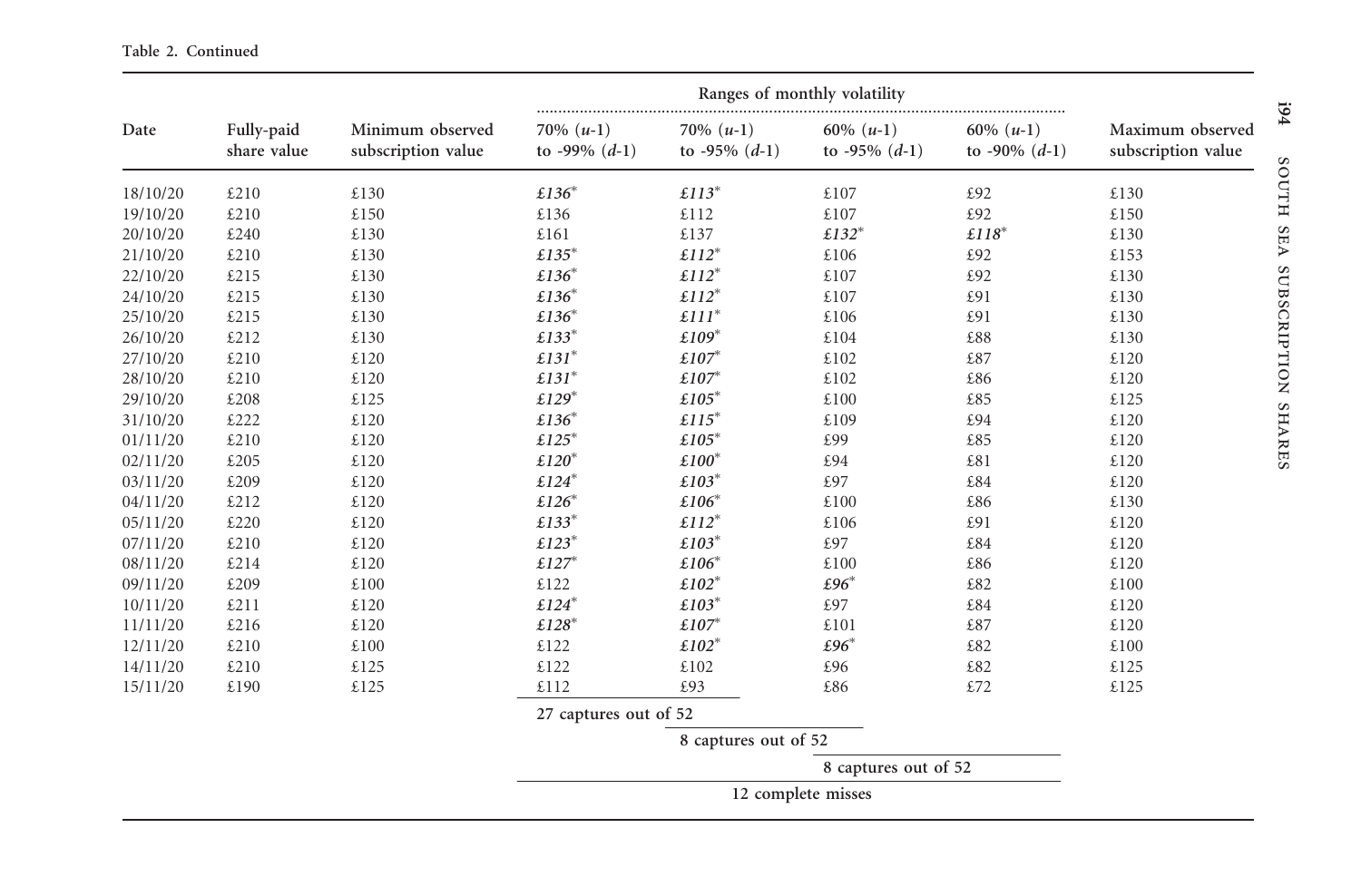the autumn of 1720. In experiments of this type we have explored the model's capabilities over a wider selection of volatility ranges than are reported in the tables. In experiments like this, however, since it is impossible to give a statistical characterization of our model's powers, it is essential that the interested reader is able to duplicate and to extend our results. To that end, the programs that generate our results are provided and instructions for their use are provided in Appendix 4. We are fairly sure that the interested reader can confirm that the volatility ranges displayed in Table 2 are the only reasonable volatility ranges that our model can use to generate captures of actual subscription share values.

As far as the 1st series of subscription shares are concerned, our model appears to be generally successful. As a general rule, it manages to simulate empirical subscription share values when it is calibrated with empirically defensible returns volatilities for fully-paid shares. How well this success extends to the case of the 2nd series of subscription shares is the story told by Table 3 and 4, but before we turn to these results, the reader should recall that the 2nd series differs from the 1st series in two important respects. It had a higher issue price  $(E400$  per share, as opposed to £300 per share) and thus should ceteris paribus have been less valuable than the 1st series. On the other had, its instalments were spread over a much longer period of time than were the instalments of the 1st series (see the relevant tables in supplementary Appendix 3; which ceteris paribus should have made the 2nd series more valuable than the 1st. There were brief times in 1720 when the 2nd series subscription shares appeared to be as valuable and perhaps even more valuable than were the 1st series shares. Because the 2nd series shares had approximately a year longer duration than did the first series, it would be surprising indeed if the volatilities that best explained their values were quite as extreme as were the volatilities that best explained the 1st series shares' values. After all, in April-June 1720 it might have been felt that negative returns on South Sea shares were highly unlikely in the medium term, but it probably was not case that people felt that such lopsided volatility was likely to persist for as long as two years. Likewise, in the dark days of autumn 1720 people could probably have been more optimistic about the return of upside volatility in the long term than they could feel optimistic about its reappearance in the short term. Our calculations of subscription values, however, are quite crude in the sense that a fixed set of volatilities is employed to calculate long-term as well as short-term option values. It would therefore not be surprising to find that the volatility ranges that best result in captures of 2nd series subscription values will not be as extreme as they were for the 1st series subscription shares. That is indeed the case and we consider it one of the more notable successes of our theory and computations. In the April-June period, volatility ranges that are consistent with more frequent negative returns and smaller and less frequent positive returns better account for the 2nd series values than they do for 1st series values (comparing Table 3 to Table 1). Similarly in autumn 1720, volatility ranges that are consistent with less frequent and smaller negative returns better account for the 2nd series values than they do for 1st series values (comparing Table 4 to Table 2).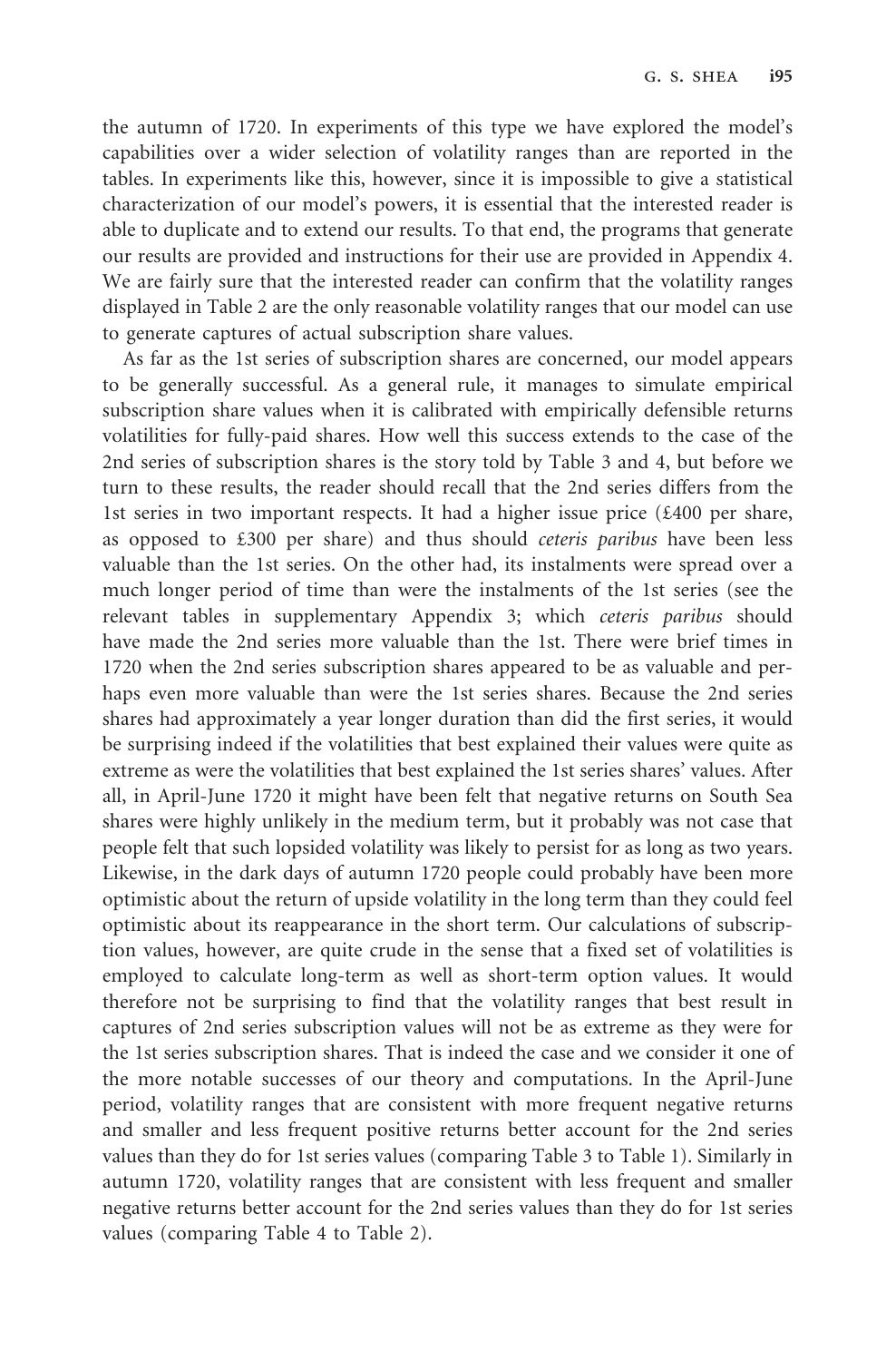| Date     | Ranges of monthly volatility |                                        |                                             |                                                 |                                       |                                      |                                        |  |  |
|----------|------------------------------|----------------------------------------|---------------------------------------------|-------------------------------------------------|---------------------------------------|--------------------------------------|----------------------------------------|--|--|
|          | Fully-paid<br>share value    | Minimum observed<br>subscription value | $160\%$ ( <i>u</i> -1)<br>to $-1\%$ $(d-1)$ | $160\%$ $(u-1)$<br>to $-10\%$ ( <i>d</i> $-1$ ) | $160\%$ $(u-1)$<br>to $-20\%$ $(d-1)$ | $20\%$ $(u-1)$<br>to $-20\%$ $(d-1)$ | Maximum observed<br>subscription value |  |  |
| 03/05/20 | £337                         | £15                                    | £21                                         | £108                                            | £168                                  | £74                                  | £20                                    |  |  |
| 04/05/20 | £337                         | £18                                    | £21                                         | £108                                            | £168                                  | £74                                  | £18                                    |  |  |
| 05/05/20 | £336                         | £18                                    | £21                                         | £107                                            | £167                                  | £73                                  | £19                                    |  |  |
| 06/05/20 | £336                         | £16                                    | £21                                         | £107                                            | £167                                  | £73                                  | £20                                    |  |  |
| 07/05/20 | £334                         | £22                                    | £21 $*$                                     | £106 $*$                                        | £165                                  | £72                                  | £22                                    |  |  |
| 09/05/20 | £346                         | £30                                    | £22 $*$                                     | £114 $*$                                        | £174                                  | £79                                  | £32                                    |  |  |
| 11/05/20 | £351                         | £30                                    | £22 $*$                                     | £117 $*$                                        | £177                                  | £81                                  | £40                                    |  |  |
| 18/05/20 | £351                         | £50                                    | £22 $*$                                     | £116 $*$                                        | £176                                  | £81                                  | £60                                    |  |  |
| 19/05/20 | £370                         | £55                                    | £36 $*$                                     | £129 $*$                                        | £190                                  | £93                                  | £75                                    |  |  |
| 20/05/20 | £381                         | £90                                    | $£47*$                                      | £137 $*$                                        | £198                                  | £102                                 | £90                                    |  |  |
| 24/05/20 | £476                         | £215                                   | £142                                        | £205 $*$                                        | £275 $*$                              | £177 $*$                             | £220                                   |  |  |
| 25/05/20 | £480                         | £220                                   | £146                                        | £207 $*$                                        | £279 $*$                              | £181 $*$                             | £220                                   |  |  |
| 26/05/20 | £470                         | £220                                   | £136                                        | £200 $*$                                        | £270 $*$                              | £172 $*$                             | £220                                   |  |  |
| 27/05/20 | £474                         | £235                                   | £140                                        | £203 $*$                                        | £273 $*$                              | £176 $*$                             | £235                                   |  |  |
| 28/05/20 | £510                         | £275                                   | £176                                        | £223 $*$                                        | £295 $*$                              | £196 $*$                             | £290                                   |  |  |
| 30/05/20 | £555                         | £220                                   | £221                                        | £231                                            | £303 $*$                              | £205 $*$                             | £325                                   |  |  |
| 31/05/20 | £600                         | £300                                   | £266                                        | £290 $*$                                        | £364 $*$                              | £268 $*$                             | £420                                   |  |  |
| 01/06/20 | £675                         | £400                                   | £341                                        | £315                                            | £389                                  | £296                                 | £500                                   |  |  |
| 02/06/20 | £700                         | £540                                   | £366                                        | £398                                            | £468                                  | £380                                 | £600                                   |  |  |
| 03/06/20 | £750                         | £530                                   | £378                                        | £445                                            | £513                                  | £427                                 | £560                                   |  |  |
| 04/06/20 | £770                         | £520                                   | £436                                        | £464 $*$                                        | £531 $*$                              | £446 $*$                             | £530                                   |  |  |
| 06/06/20 | £770                         | £520                                   | £436                                        | £464 $*$                                        | £531 $*$                              | £446 $*$                             | £545                                   |  |  |
| 07/06/20 | £760                         | £520                                   | £426                                        | £464 $*$                                        | £531 $*$                              | £446 $*$                             | £540                                   |  |  |
| 08/06/20 | £760                         | £490                                   | £426                                        | £464 $*$                                        | £531 $*$                              | £446 $*$                             | £525                                   |  |  |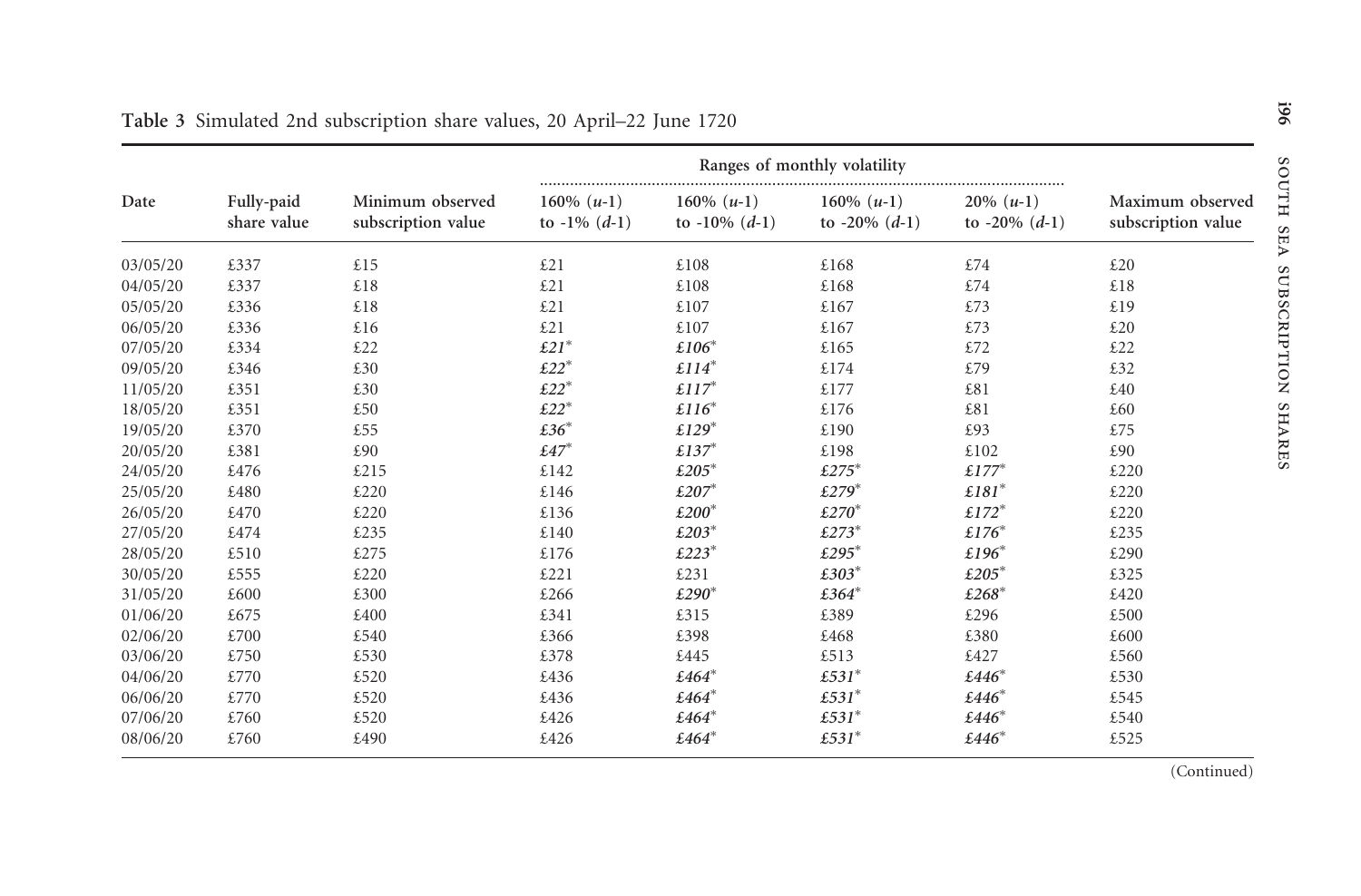| Date     |                           |                                        |                                                       |                                                 |                                       |                                      |                                        |
|----------|---------------------------|----------------------------------------|-------------------------------------------------------|-------------------------------------------------|---------------------------------------|--------------------------------------|----------------------------------------|
|          | Fully-paid<br>share value | Minimum observed<br>subscription value | $160\%$ ( <i>u</i> -1)<br>to $-1\%$ ( <i>d</i> $-1$ ) | $160\%$ $(u-1)$<br>to $-10\%$ ( <i>d</i> $-1$ ) | $160\%$ $(u-1)$<br>to $-20\%$ $(d-1)$ | $20\%$ $(u-1)$<br>to $-20\%$ $(d-1)$ | Maximum observed<br>subscription value |
| 09/06/20 | £740                      | £510                                   | £406                                                  | £464 $*$                                        | £530 $*$                              | £446 $*$                             | £515                                   |
| 10/06/20 | £740                      | £525                                   | £406                                                  | £435                                            | £503                                  | £417                                 | £525                                   |
| 11/06/20 | £750                      | £480                                   | £416                                                  | £445 $*$                                        | £512 $*$                              | £426 $*$                             | £525                                   |
| 13/06/20 | £740                      | £475                                   | £378                                                  | £435 $*$                                        | £502 $*$                              | £417 $*$                             | £500                                   |
| 14/06/20 | £715                      | £455                                   | £381                                                  | £411 $*$                                        | £479 $*$                              | $£393*$                              | £510                                   |
| 15/06/20 | £710                      | £495                                   | £376                                                  | £406                                            | £474                                  | £388                                 | £520                                   |
| 16/06/20 | £755                      | £465                                   | £421                                                  | £468 $*$                                        | £533*                                 | £450 $*$                             | £525                                   |
| 17/06/20 | £750                      | £490                                   | £416                                                  | £444 $*$                                        | £510 $*$                              | £426 $*$                             | £515                                   |
| 18/06/20 | £745                      | £520                                   | £411                                                  | £439                                            | £506                                  | £421                                 | £525                                   |
| 20/06/20 | £750                      | £520                                   | £416                                                  | £443                                            | £510                                  | £426                                 | £525                                   |
| 21/06/20 | £760                      | £510                                   | £426                                                  | £453 $*$                                        | £519 $*$                              | £435 $*$                             | £535                                   |
| 22/06/20 | £790                      | £530                                   | £456                                                  | £481 $*$                                        | £546 $*$                              | £464 $*$                             | £565                                   |
|          |                           |                                        | 6 captures out of 36                                  |                                                 |                                       |                                      |                                        |
|          |                           |                                        |                                                       | 18 captures out of 36                           |                                       |                                      |                                        |
|          |                           |                                        | 18 captures out of 36                                 |                                                 |                                       |                                      |                                        |
|          |                           |                                        |                                                       |                                                 | 11 complete misses                    |                                      |                                        |

Table 3. Continued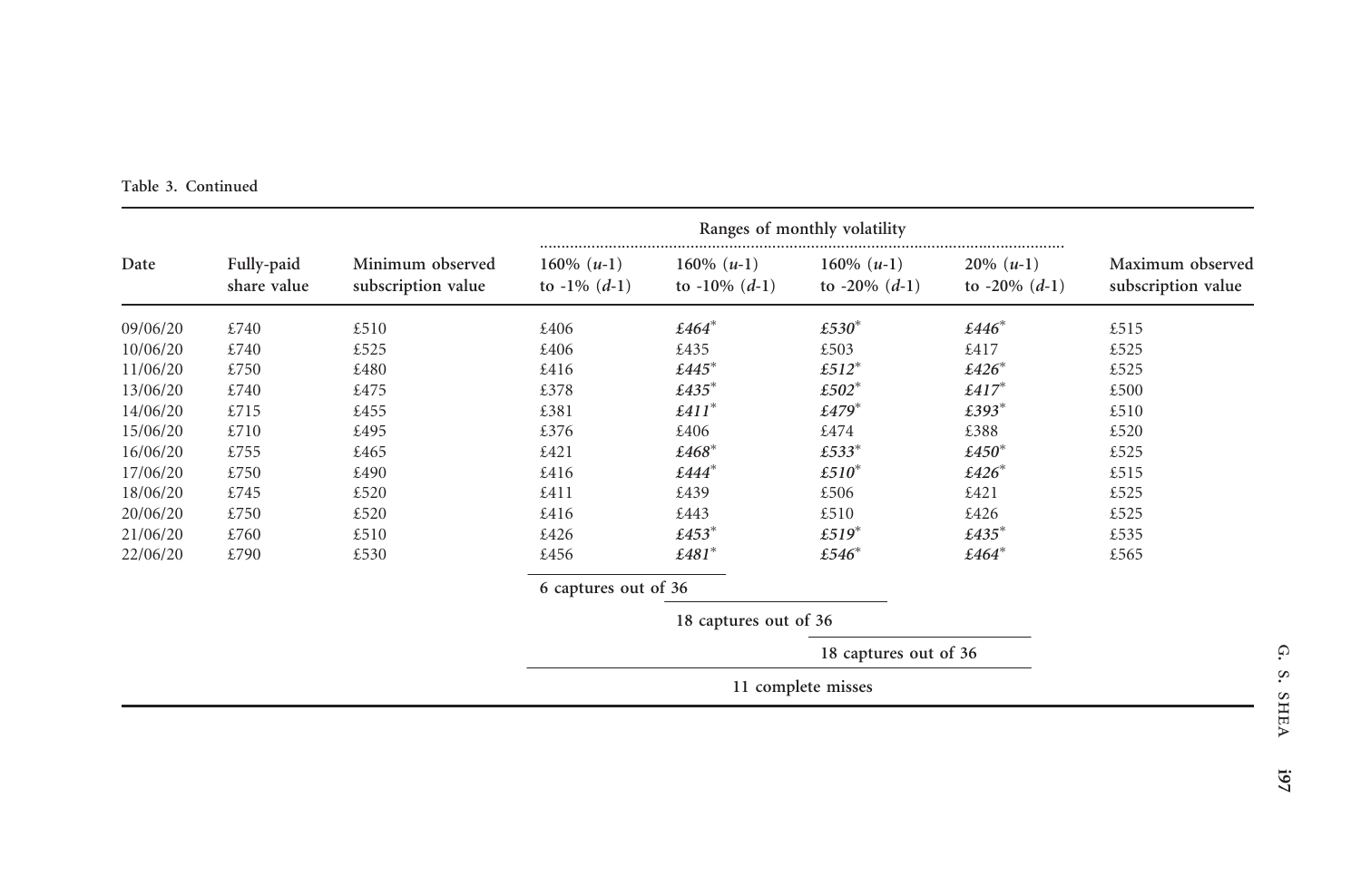| Date     |                           |                                        | Ranges of monthly volatility       |                                    |                                    |                                      |                                        |
|----------|---------------------------|----------------------------------------|------------------------------------|------------------------------------|------------------------------------|--------------------------------------|----------------------------------------|
|          | Fully-paid<br>share value | Minimum observed<br>subscription value | $60\%$ $(u-1)$<br>to $-70\%$ (d-1) | $60\%$ $(u-1)$<br>to $-50\%$ (d-1) | $20\%$ $(u-1)$<br>to $-50\%$ (d-1) | $20\%$ $(u-1)$<br>to $-20\%$ $(d-1)$ | Maximum observed<br>subscription value |
| 14/09/20 | £570                      | £310                                   | £455                               | £379                               | £317 $*$                           | £252 $*$                             | £310                                   |
| 16/09/20 | £550                      | £290                                   | £431                               | £378                               | £297 $*$                           | £233 $*$                             | £290                                   |
| 17/09/20 | £480                      | £210                                   | £365                               | £315                               | £239*                              | £171 $*$                             | £210                                   |
| 19/09/20 | £450                      | £210                                   | £338                               | £288                               | £215 $*$                           | £146 $*$                             | £210                                   |
| 20/09/20 | £440                      | £140                                   | £329                               | £279                               | £206 $*$                           | £137 $*$                             | £200                                   |
| 21/09/20 | £390                      | £130                                   | £284                               | £234                               | £166 $*$                           | £97 $*$                              | £130                                   |
| 23/09/20 | £375                      | £110                                   | £270                               | £221                               | £154 $*$                           | £86 $*$                              | £120                                   |
| 24/09/20 | £350                      | £110                                   | £248                               | £199                               | £134 $*$                           | £67 $*$                              | £110                                   |
| 26/09/20 | £280                      | £60                                    | £185                               | £139                               | $\pounds 78^*$                     | £29 $*$                              | £60                                    |
| 27/09/20 | £290                      | £60                                    | £194                               | £147                               | $£86*$                             | £34 $*$                              | £70                                    |
| 30/09/20 | £200                      | £50                                    | £116 $*$                           | £83 $*$                            | $£34*$                             | £4                                   | £100                                   |
| 01/10/20 | £300                      | £60                                    | £202                               | £155                               | £93 $*$                            | £38 $*$                              | £60                                    |
| 03/10/20 | £295                      | £60                                    | £197                               | £150                               | $£89*$                             | £36 $*$                              | £60                                    |
| 04/10/20 | £260                      | £50                                    | £166                               | £122                               | £62 $*$                            | £19 $*$                              | £50                                    |
| 05/10/20 | £250                      | £60                                    | £156                               | £115                               | £56 $*$                            | £13 $*$                              | £60                                    |
| 06/10/20 | £270                      | £60                                    | £173                               | £129                               | $£66*$                             | £22 $*$                              | £60                                    |
| 07/10/20 | £260                      | £50                                    | £164                               | £122                               | £61 $*$                            | £17 $*$                              | £60                                    |
| 08/10/20 | £260                      | £60                                    | £164                               | £121                               | £61 $*$                            | £17 $*$                              | £60                                    |
| 10/10/20 | £260                      | £60                                    | £157                               | £119 $*$                           | $\pounds 60^*$                     | £15                                  | £60                                    |
| 11/10/20 | £240                      | £50                                    | £139                               | £104 $*$                           | £49 $*$                            | £9                                   | £55                                    |
| 12/10/20 | £240                      | £45                                    | £139                               | £103                               | £49 $*$                            | $£9*$                                | £45                                    |
| 13/10/20 | £200                      | £50                                    | £105                               | $£73*$                             | £29 $*$                            | £0                                   | £50                                    |
| 14/10/20 | £190                      | £40                                    | £96                                | £65 $*$                            | £24 $*$                            | £0                                   | £50                                    |
| 19/10/20 | £210                      | £46                                    | £113                               | $£80*$                             | £33 $*$                            | £2                                   | £46                                    |

Table 4 Simulated 2nd subscription share values, <sup>14</sup> September–18 November <sup>1720</sup>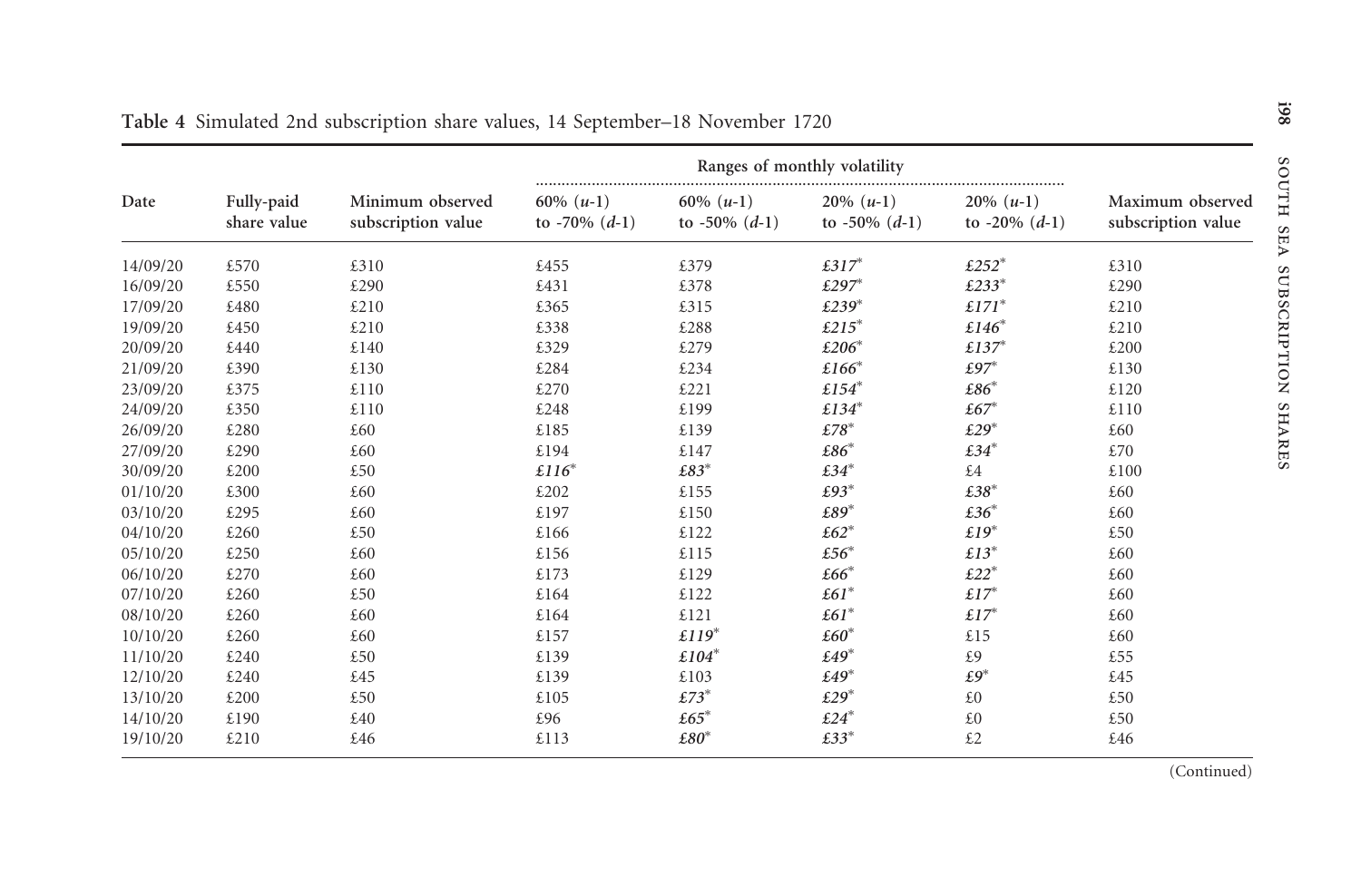| Date     |                           |                                        |                                    |                                    |                                    |                                      |                                        |
|----------|---------------------------|----------------------------------------|------------------------------------|------------------------------------|------------------------------------|--------------------------------------|----------------------------------------|
|          | Fully-paid<br>share value | Minimum observed<br>subscription value | $60\%$ $(u-1)$<br>to $-70\%$ (d-1) | $60\%$ $(u-1)$<br>to $-50\%$ (d-1) | $20\%$ $(u-1)$<br>to $-50\%$ (d-1) | $20\%$ $(u-1)$<br>to $-20\%$ $(d-1)$ | Maximum observed<br>subscription value |
| 20/10/20 | £240                      | £40                                    | £138                               | £102                               | $£48*$                             | $\pounds 9^*$                        | £40                                    |
| 21/10/20 | £210                      | £50                                    | £112                               | $£79*$                             | £33 $*$                            | £2                                   | £50                                    |
| 22/10/20 | £215                      | £45                                    | £116                               | £83 $*$                            | £35 $*$                            | £3                                   | £45                                    |
| 26/10/20 | £212                      | £50                                    | £113                               | $£80*$                             | £34 $*$                            | £2                                   | £50                                    |
| 28/10/20 | £210                      | £45                                    | £111                               | $£78*$                             | £32 $*$                            | £2                                   | £55                                    |
| 29/10/20 | £208                      | £50                                    | £109                               | $£77*$                             | £31 $*$                            | £1                                   | £50                                    |
| 31/10/20 | £222                      | £50                                    | £121                               | $£87*$                             | £38 $*$                            | £4                                   | £50                                    |
| 01/11/20 | £210                      | £45                                    | £111                               | £78 $*$                            | £32 $*$                            | £2                                   | £50                                    |
| 02/11/20 | £205                      | £45                                    | £106                               | £74 $*$                            | £29 $*$                            | £1                                   | £45                                    |
| 03/11/20 | £209                      | £45                                    | £110                               | $£77*$                             | £31 $*$                            | £1                                   | £45                                    |
| 04/11/20 | £212                      | £45                                    | £108                               | $£73*$                             | £31 $*$                            | £1                                   | £50                                    |
| 05/11/20 | £220                      | £50                                    | £115                               | $£79*$                             | $£35*$                             | £3                                   | £50                                    |
| 07/11/20 | £210                      | £45                                    | £106                               | £72 $*$                            | £29 $*$                            | £1                                   | £45                                    |
| 08/11/20 | £214                      | £40                                    | £110                               | $£74*$                             | £31 $*$                            | £1                                   | £45                                    |
| 09/11/20 | £209                      | £45                                    | £105                               | £71 $*$                            | £29 $*$                            | £0                                   | £45                                    |
| 10/11/20 | £211                      | £40                                    | £107                               | £72 $*$                            | £30 $*$                            | £1                                   | £40                                    |
| 11/11/20 | £216                      | £40                                    | £111                               | $£75*$                             | $£32*$                             | £2                                   | £40                                    |
| 14/11/20 | £210                      | £40                                    | £102                               | £64 $*$                            | £23 $*$                            | £0                                   | £40                                    |
| 15/11/20 | £190                      | £25                                    | £87                                | £54 $*$                            | $\pounds11^*$                      | £0                                   | £40                                    |
| 18/11/20 | £175                      | £15                                    | £75                                | £52                                | $£15*$                             | $\pounds6^*$                         | £15                                    |
|          |                           |                                        | 1 capture out of 44                |                                    |                                    |                                      |                                        |
|          |                           |                                        |                                    | 24 captures out of 44              |                                    |                                      |                                        |
|          |                           |                                        |                                    |                                    | 20 captures out of 44              |                                      |                                        |

Table 4. Continued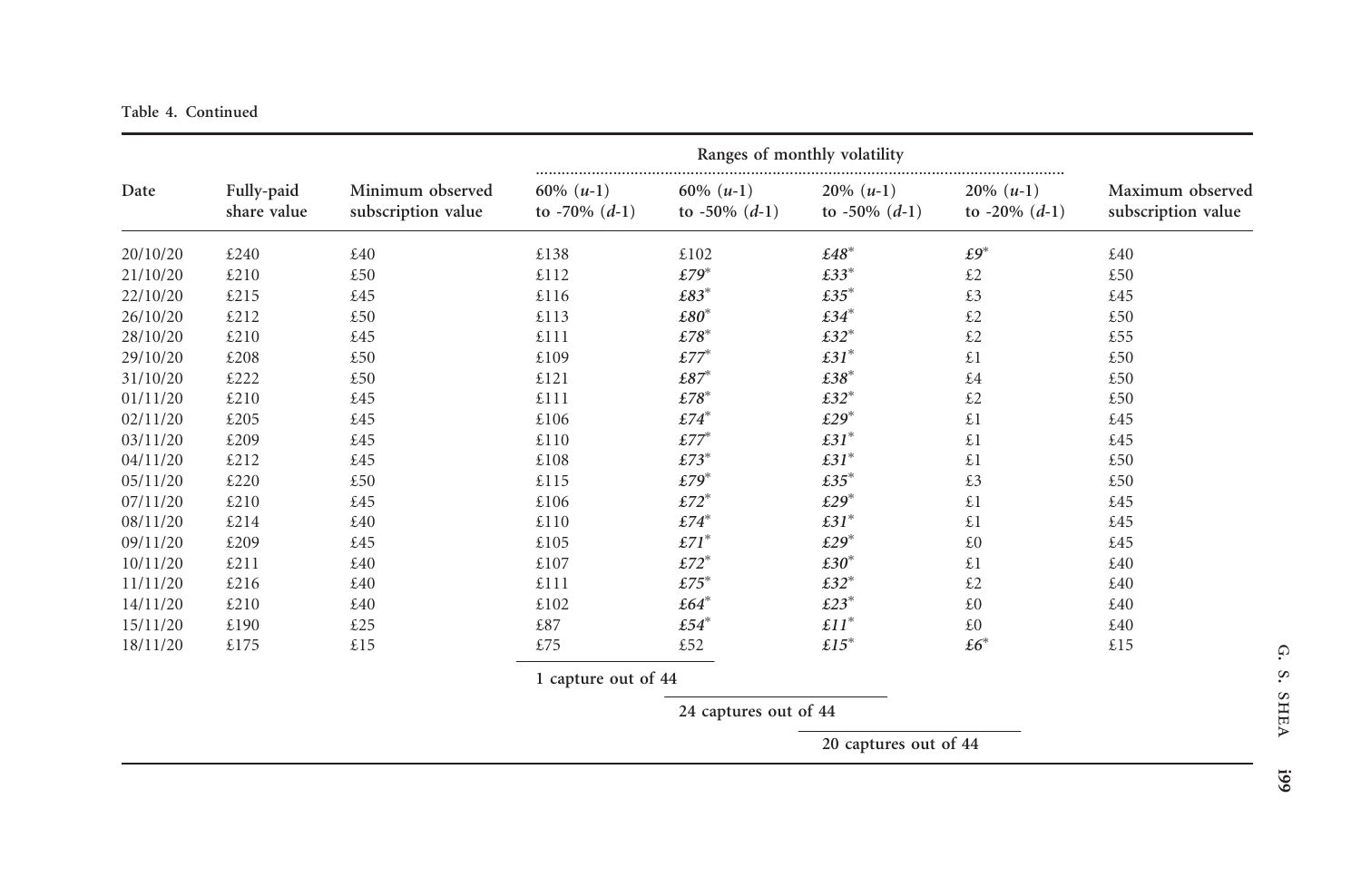We conclude this section by noting that even amongst our failures in generating captures the model is still usually capable of producing one simulated share value that comes close to one of the extreme empirical subscription values. 1st subscription values were as valuable as £540 and worth as little as £130 in 1720. Yet these extreme values and most all values between them can be explained by our model using only the concurrent value of a fully-paid share and a reasonable set of returns volatilities. Similarly, the even wider range of 2nd series values (£540 to £15) in 1720 can be explained when using the same fully-paid share values and nearly the same volatilities that were used to explain the 1st series values. This is a rather robust performance for a model that has to explain subscription values in both the heady days of early summer 1720 and in the gloomy days of autumn 1720. These results were obtained despite the use of a very crude model for share returns and share return volatilities. The distributions of fully-paid share returns were assumed to be constant over the life of our compound options, regardless of whether they were short-term or long-term options. We now present our final conclusions and suggestions for further research.

## 7. Conclusions and suggested further research

The South Sea subscription shares of 1720 were compound call options. They were the creation of a law, which when examined closely enough, clearly suggests how the shares' option-like nature can be given precise expression in a theory. From the theory it is but a short step to defining a computational method for theoretical subscription share values that can be compared to their historical values. As crude as our resulting model was, it was still capable of producing the approximate values for subscription shares that were quite close to their values in history. The model performed well for early 1720 and it performed equally well for periods after the bursting of the South Sea Bubble. Further research can go in several directions. We should next turn our attention to the small amounts of data we have that pertain to the 3rd and 4th subscriptions to see if they conform to the theory presented in this paper. Then there are some other South Sea data questions on which some progress might be made with the help of data from financial derivatives markets. Finding the actual path of the South Sea Bubble itself should be a priority. Locating spot values for fully-paid shares in the crucial midsummer period will not be easy, but perhaps data on financial derivatives values will be of some help. Financial derivatives textbooks, for example, tell us how synthetic forward contracts can be constructed in portfolios that contain positions in derivatives and other assets. It would be straightforward to modify the exercise to create or estimate synthetic spot values for shares from data on their forward and option contract values. Another thing that can be done with financial derivatives is to use their values in estimating implied volatilities of share returns. A time series of time-changing volatilities in returns could be just as useful way of measuring the progress of the South Sea Bubble as would be looking at a time path of fully-paid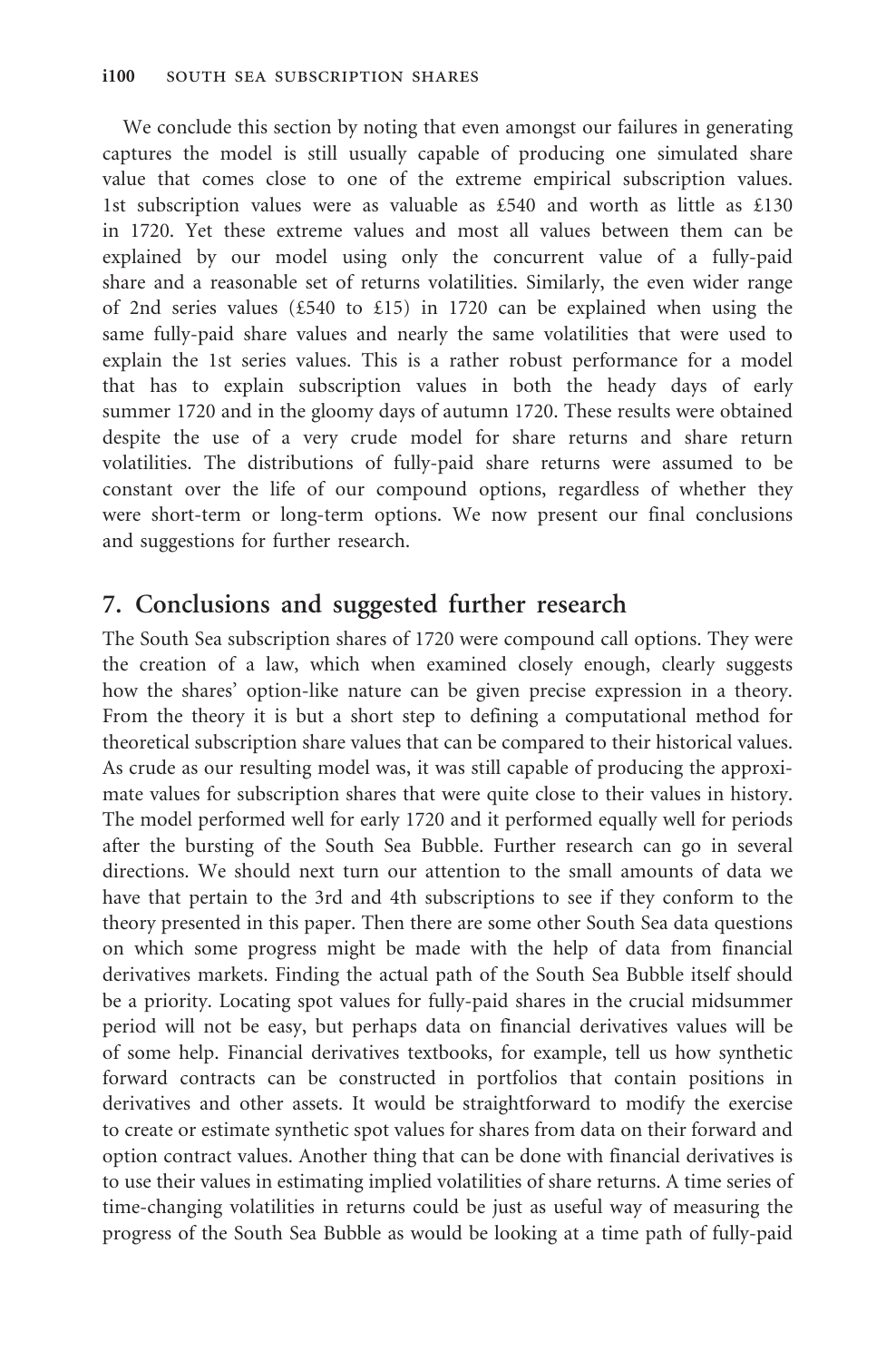share values. Now that we know finally what the South Sea subscription shares actually were, more refined applications of option pricing theory may help solve some of the outstanding puzzles and help create new puzzles concerning the South Sea Bubble.

We must remember, however, that what has been presented in this paper is a model that only explains the values of subscription shares relative to the values of fully-paid shares; it is not necessarily, nor is it likely to be, a good model of market participants' thought processes as they carried on trade in shares. The data we have examined here pre-date by two and a half centuries some of the theoretical developments that underpin our simulation model. So, it is quite proper to ask the question, 'how did they do it?'. How much option theory did a person in 1720 have to know to do a good job in valuing the South Sea subscription shares? For that matter, how much modern option theory does one have to know today in order to reasonably value options?

What distinguishes modern option pricing theory from what was generally understood before is that option theorists today are capable of deriving closedform mathematical expressions for option values. Such capabilities are not, however, strictly necessary to value options. Many of the most important elements of modern theories have been known for centuries, such as: (i) the higher an option's exercise cost, the lower should be the option's value; (ii) the longer the term of the option, the more valuable it is; and (iii) the riskier the asset on which an option is written, the more valuable the option. This much has been known about options in the Netherlands and England since the 17th century. There is good evidence that informed opinion on options did exist and was acted upon, although the historical record is almost empty of overt expressions of such informed opinion. Murphy (2006) discusses these matters in a close study of the existing records of a London financial broker of the 1690s, Charles Blunt. Blunt and some of his clients, clearly understood the three elementary facts about option values listed above. They understood much else besides, such as the principle of put-call parity.<sup>15</sup> At the same time knowledgeable investors would have been used to seeing and pricing subscription shares. In the 1694 creation of the Bank of England itself the first public offer of equity was by subscription for partly-paid shares, which were actively traded in the nearly two years that passed before they became fully paid. Further issues were made in 1709, again, in the form of partly-paid shares. Alongside the South Sea Company in 1720, other firms such as the Royal African Company and the York Buildings Company sought to issue new shares on a subscription, partly-paid basis. It is highly likely that, in the more

<sup>..........................................................................................................................................................................</sup> <sup>15</sup> There are examples in Blunt's ledgers of put and call options that share the same (at-the-money) exercise price (Murphy, 2006, Fig. 2). Put-call parity would dictate that in such circumstances the put should be worth only slightly less than the call and that is precisely what can be seen in the Blunt ledgers. The Blunt evidence also contains an example of a client (one Thomas Estcourt) who clearly knew how to construct a synthetic call option—an operation that would make sense to only a person who understands put-call parity.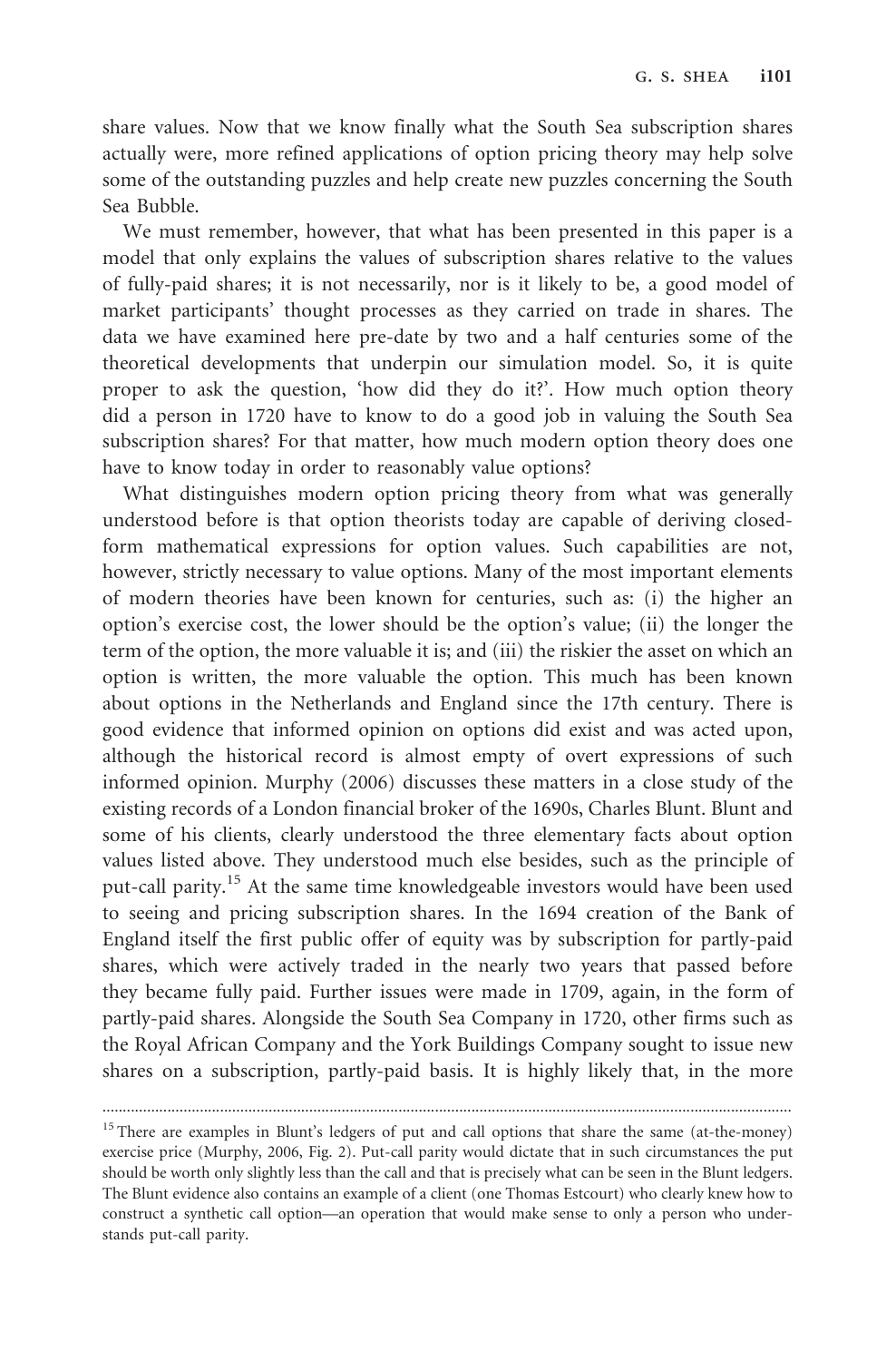than 20 years of options and subscription share pricing and trading in London before 1720, experience was concentrated amongst a small cadre of investors and financial professionals. If irrationality, ineptitude, and frenzy were rampant in the financial markets of 1720, they were never so dominant so as to make a nonsense of the pricing relationships between South Sea subscription shares and fully-paid shares.

The last observation above prompts us to turn to the matter of what light our study sheds on the South Sea Bubble itself. Values of both fully-paid and partly-paid South Sea shares rose and fell in 1720, driven by a fundamental that itself may or may not have been mispriced. We have already alluded to the probable complexity of that fundamental. The speculation about the fundamental value of the South Sea Company assets, as well as speculation about the Company's eventual capital structure, was intense. Further research into the capital structure and the proper relative values of its components needs to be performed before we better approach the question of the South Sea Company's asset fundamental.

Another line of research is suggested by more recent theories of financial market mispricings that depend upon certain notions of market inefficiencies. If markets are inefficient in the sense that there are significant barriers to arbitrage, such barriers might allow a class of investors to trade, on the basis of intrinsically useless information (noise) and in sufficient numbers and with sufficient persistence, so as to drive market prices away from fundamental values. These are the so-called noise-trader models and are well surveyed by Shleifer and Summers (1990). They have at their heart a kind of sociological theory of financial market behaviour that resonates with historical accounts of certain famous financial market bubbles. White (1990), for example, points out that the relatively naïve retail investor's presence was more strongly detectable in the booming markets of the 1920s prior to the Great Crash of 1929 than was previously so. Such investors were the probable source of the surge in demand for credit for buying stock. Although the terms of credit for stock purchases were not cheap, the mechanism at least was there to accommodate such investors' demands. So it too might have been in 1720. Shea (2007) documents some evidence that the South Sea subscription shares might have been especially attractive to the naïve and small investor and also served as a mechanism by which an enthusiastic, but credit-constrained, buying public could get cheaply into the stock market. Although in this paper we have made the case that subscription share markets were not themselves inefficient, that does not mean that other parts of the stock market were necessarily efficient. Perhaps there were other inefficiencies that permitted the mispricing of the fundamental value of the South Sea scheme itself. Such mispricing, if it existed, could very well have been practiced by the type of investor who was in the first instance attracted to the stock markets by the subscription shares. These are plausible ideas, but confirming the presence of noise traders and the special risks their presence posed to knowledgeable and rational investors will be a considerable challenge in further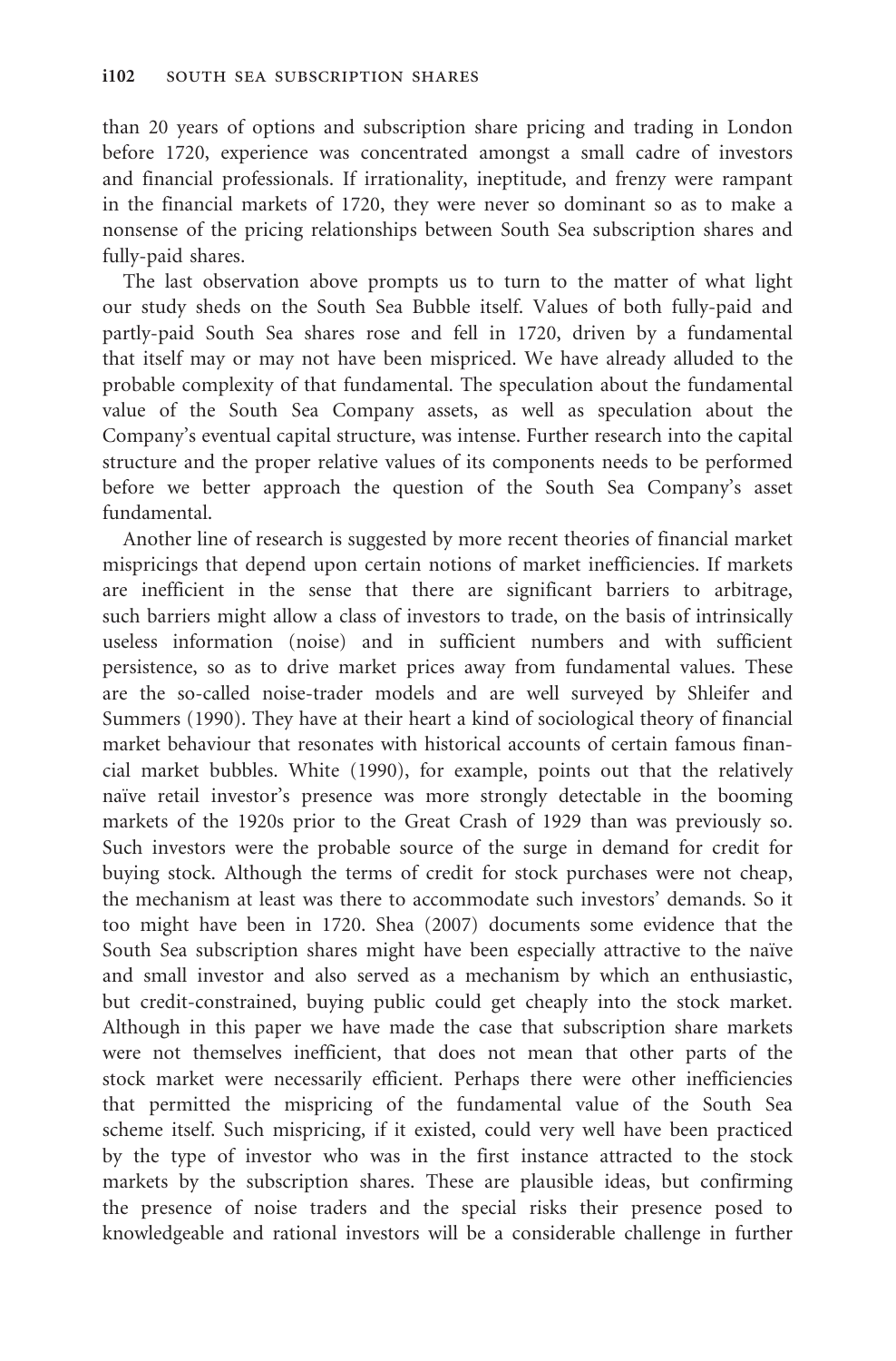South Sea studies. Many of the kinds of records that would help us to identify investors, traders, and their dealings simply do not exist for this period. Carlos and Neal (2006) so far are the only investigators who have studied such records and they limit their study to Bank of England securities and their investors.

The evidence coming from 1720 will not give up its secrets easily, but now that we know there was a functioning financial derivatives market that operated alongside the market for fully-paid South Sea shares, there is more hope that some progress will be made in our understanding. We can hope that the South Sea Bubble will attract the interest of more financial economists, as well as financial economic historians, as not only a very curious episode in financial economic history, but also as a scientific problem that someday might actually be solved.

#### Supplementary material

Supplementary material (Appendices 1, 2, 3, and 4) is available online at the OUP website.

## Acknowledgements

Grateful thanks for comments upon an earlier version of this paper are due to Stefan Altorfer, Larry Neal, Charles Nolan, and seminar participants at Birkbeck College. Later versions of this paper benefited by revisions suggested by two anonymous reviewers, Joachim Voth, and other seminar participants at Pompeu Fabra University. All remaining errors are my own.

## References

Acts of Parliament (1720) 6 Geo.1, c.4 and 6 Geo.1, c.18, Statutes Large, 5, http://www.parl18c.soton.ac.uk/soton/digbib/toc?did=c1:6821228.

Acts of Parliament (1721) 7 Geo.1, c.2 Statutes Large, 5, http://www.parl18c.soton.ac.uk/ soton/digbib/toc?did=c1:6821228.

Acts of Parliament (1825) 6 Geo.4, c.67, Local and Personal Acts, 1797–1834, http:// www.parl18c.soton.ac.uk/soton/digbib/view?did=c1:6782941&sdid=c1:6784318&p=389.

Anon. (1722) An Account of the Subscriptions of the South-Sea Company, London.

Boyer, A. (1720) The Political State of Great Britain, 19–22, London, http://galenet.gale group.com/servlet/ECCO.

Carlos, A.M. and Neal, L. (2006) The micro-foundations of the early London capital market: Bank of England shareholders during and after the South Sea Bubble, 1720–25, Economic History Review, 59, 498–538.

Castaing, J. (1720) The Course of the Exchange, Goldsmith's Library, London.

Cox, J.C. and Rubinstein, M. (1985) Options Markets, Prentice-Hall, Englewood Cliffs.

Dale, R.S., Johnson, J.E.V., and Tang, L. (2005) Financial markets can go mad: evidence of irrational behaviour during the South Sea Bubble, Economic History Review, 58, 233–71.